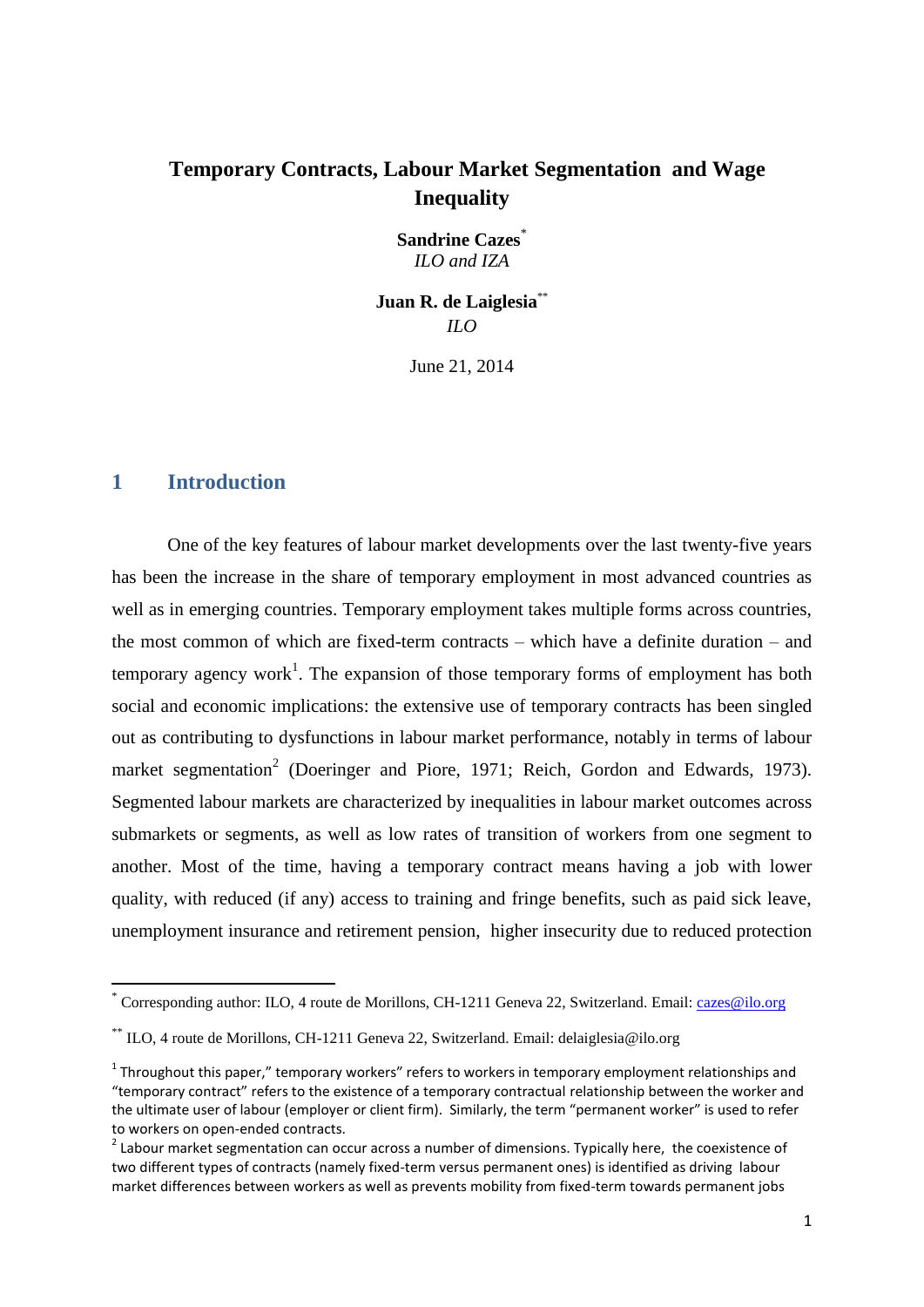in case of termination of the employment relationship and often lower pay and fewer prospects of upward mobility. Beyond equity concerns, segmented labour markets may also induce suboptimal outcomes from an efficiency viewpoint. Indeed, highly segmented labour markets are also associated with large adjustments in employment levels during recessions, increasing the volatility of labour markets with possible negative effects on productivity (Dolado et al. 2011).

This paper addresses the relationship between the prevalence of temporary contracts and wage inequality. More specifically, it investigates how and to what extent the diffusion of temporary employment has contributed to wider individual wage dispersion. The existence of wage differentials between fixed-term and permanent jobs means that an increase in the share of temporary contracts will increase *intergroup* inequality – inequality between holders of one and the other type of contract. However, the impact on overall wage inequality will also depend on *intragroup* inequality – in particular the dispersion of temporary job earnings, –which differs across countries– and on the degree to which temporary contracts have facilitated entry in the labour market of hitherto excluded groups. Therefore, the overall effect of the expansion of temporary contracts on wage inequality among all workers is *a priori* ambiguous.

This paper concentrates on temporary contracts rather than examining the role of nonstandard forms of employment at large (which also include part-time, self-employment, or other forms of employment such as casual work). The main reason for concentrating on temporary contracts is that it allows us to analyse the link between this particular set of forms of employment and inequality in the context of labour market segmentation and suggest finetuned policy recommendations. Moreover, among all flexible forms of employment, temporary contracts, and fixed-term contracts in particular, have been those which have grown most significantly in a number of countries among OECD members and beyond.

The objectives of this paper are to provide an overview of the prevalence of temporary contracts in both developed and emerging economies (OECD and Latin America), to highlight the range of inequalities generated by the fact of having such contracts; and finally, to assess to what extent the expansion of such contracts has been a significant driver of wage inequality. To address this issue, this paper relies largely on comparative empirical evidence and investigates whether countries with higher shares of temporary contracts exhibit more unequal wage distributions.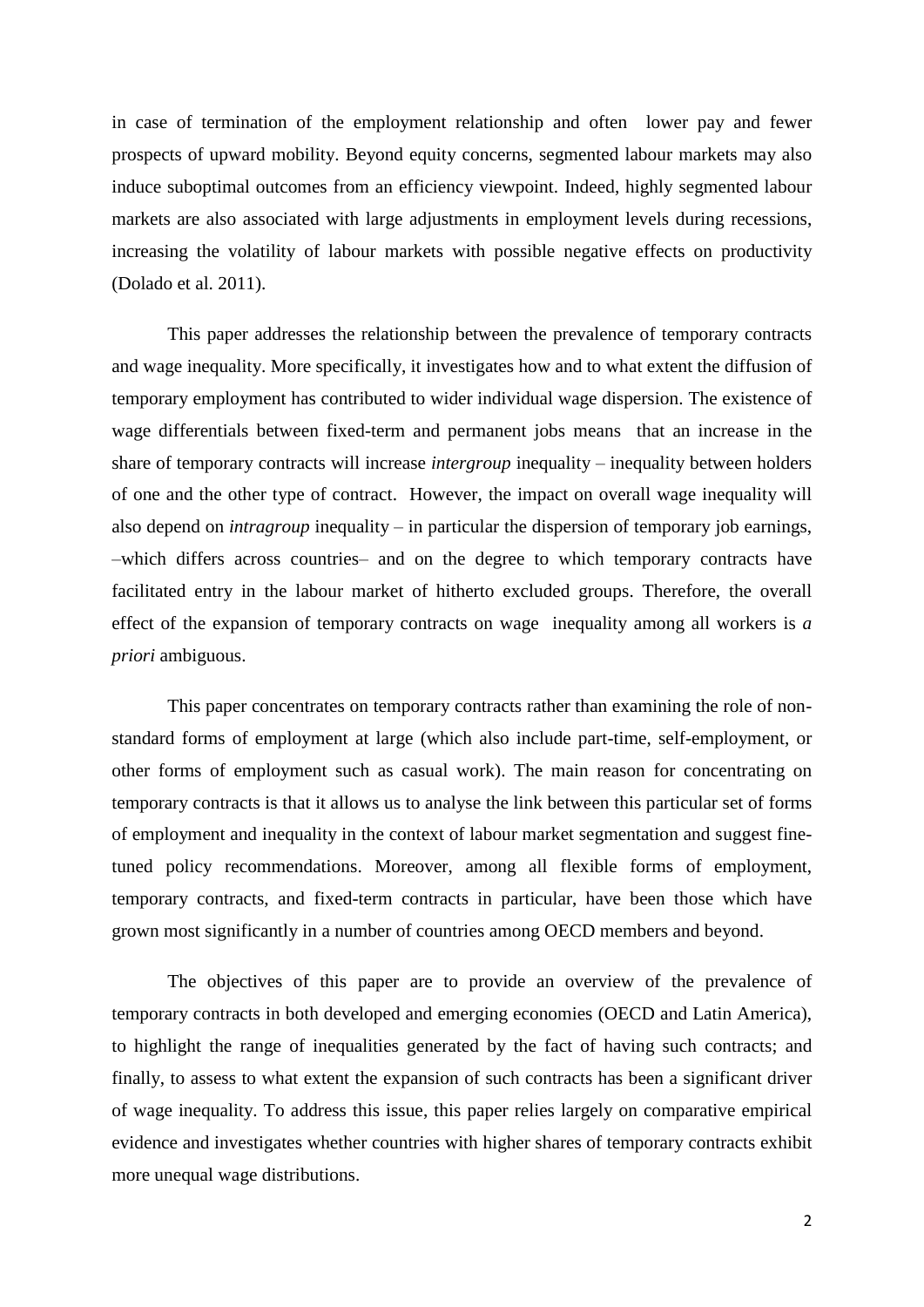While largely comparable data on wage inequality is broadly available, the same is not true for data on the prevalence of temporary forms of employment or summary data on institutional determinants of both inequality and the prevalence of temporary work. This paper therefore concentrates on OECD countries and selected Latin American countries. In both groups of countries, the prevalence of temporary work is an important policy issue from the social and economic viewpoints. Data are available for OECD countries from secondary sources and estimates were prepared for this paper for Latin American countries based on available survey data.

The remainder of the paper is structured as follows. Section 2 provides an overview of the diffusion of temporary contracts in total employment in both OECD and Latin American countries over the past two decades. The main characteristics of temporary jobs are then introduced in terms of statutory specificities and labour market inequalities, such as wage gaps between workers on fixed-term contracts and open-ended contracts. Section 3 then examines the link between the incidence of temporary contracts and wage inequality. Beyond the existence of a wage penalty for fixed-term contracts (on average), the overall impact of an increase in temporary contracts on inequality is *a priori* unclear, as it depends on how the prevalence of temporary contracts will affect wage distributions' shape and symmetry. After a short summary of the main trends and drivers of wage inequality over the past twenty years, we provide indicative evidence based on multivariate cross-country analysis for a set of OECD and emerging countries. Once institutional determinants of wage inequality are controlled for, we find a positive correlation between a higher share of fixed-term contracts and more unequal wage distributions. Since the relationship is driven by a group of countries with very high shares of fixed-term contracts, we examine in section 4 the impact of temporary contracts on wage distributions and compare wage profiles across countries. The wage distribution of temporary jobs is found to differ across countries, when compared to that for permanent jobs. We find that in countries with high shares of fixed-term contracts, the shape of the wage distribution is affected by those contracts which add mass at the bottom, but that the bottom of the wage distribution is ultimately shaped by other wagesetting institutions such as minimum wages and collective bargaining. We interpret these different patterns across countries to correspond to the differences in the roles and uses of temporary contracts in the different labour markets. We thus review in section 5 the regulation governing the use of temporary contracts and corresponding effective demand for this type of contracts. Section 6 provides some concluding remarks.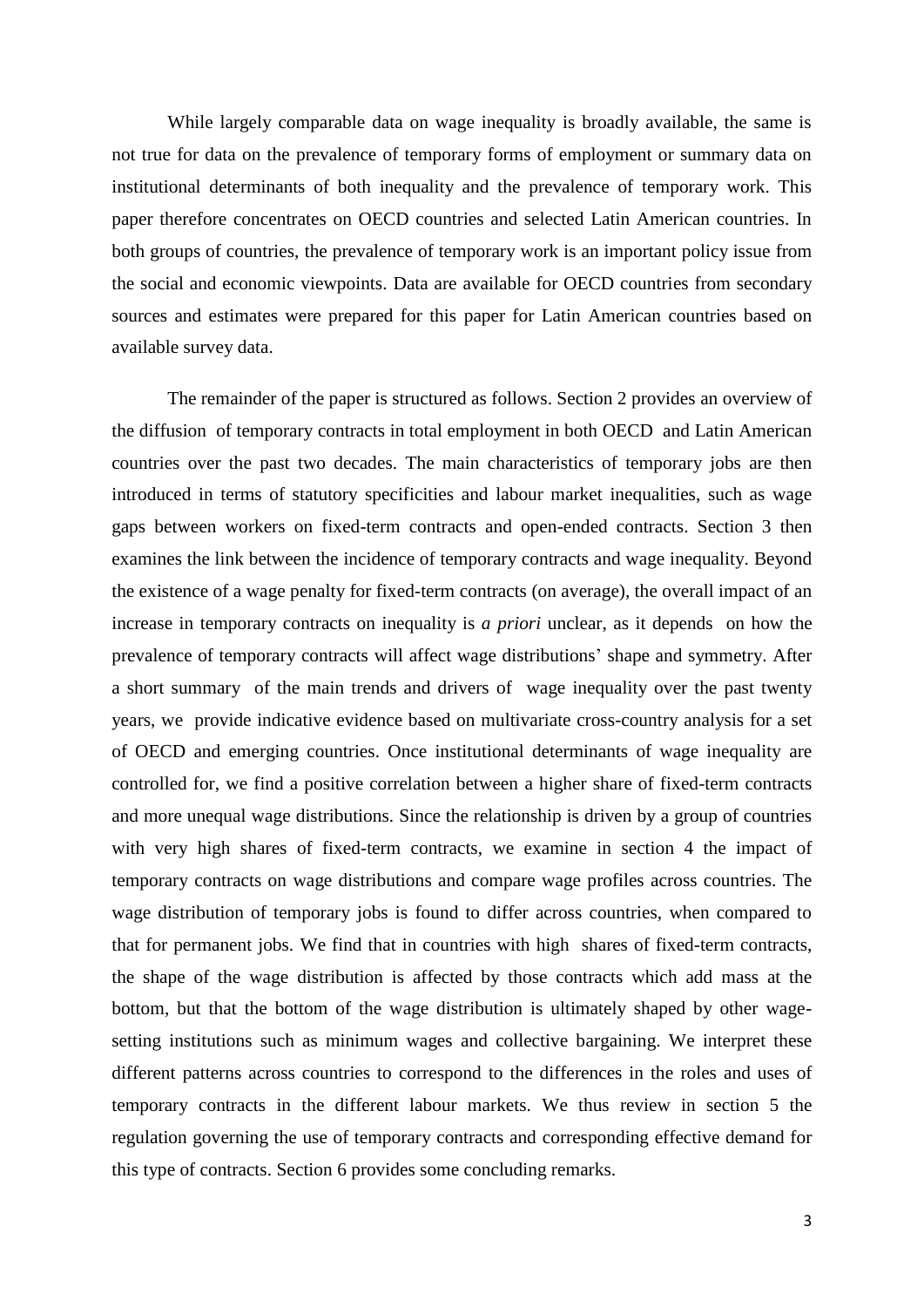## **2 Trends and main features of temporary employment**

Temporary employment can take different forms, depending on the contractual forms available to employers and workers in the legislation of a given country. This paper concentrates on the most widespread forms of temporary employment: fixed-term contracts and temporary agency work. Fixed-term contracts are employment contracts for a given duration, which may be formally recorded as a definite end-date and/or as a definite task<sup>3</sup>. Work in a temporary work agency does not necessarily imply having a fixed-term contract as it is common practice in a number of countries (such as Austria, Germany or the Slovak Republic) for temporary work agencies to hire staff on permanent contracts, in which case they are paid also in between assignments. They are nevertheless treated jointly in this paper for two reasons. First, aggregate data on temporary employment usually compound both forms of temporary employment. Second, temporary agency workers face similar penalties and obstacles in the labour market as workers on fixed-term contracts.

While technological and organisational changes are key factors behind the diffusion of temporary employment, their expansion has also been driven in many OECD countries by labour market reforms during the 1990s (see below). In European countries, temporary employment is dominated by fixed-term contracts: in 2010, about 12% of employees were on fixed-term contracts while only 1.3 % were temporary agency workers<sup>4</sup>. In a small number of countries, however, temporary work agencies do employ sizeable shares of the temporary workforce (the highest shares are found in Slovenia, the Netherlands, France or Belgium [OECD, 2013a]).

## **2.1 The evolution of temporary employment since the mid-1980s**

The use of flexible forms of employment such as fixed-term, temporary work agency or other atypical forms of employment with different employment status (e.g. independent contractors, dispatched workers, daily and on-call workers) has increased substantially over the past three decades throughout the world, but particularly in advanced and middle-income countries. This section documents the diffusion of temporary employment in both European and Latin American countries over the past decades. Figure 1 shows that the upward trend is

**.** 

 $3$  This paper uses the term fixed-term contracts for all contracts with an end date whether specified or implicit in the completion of a task.

 $<sup>4</sup>$  Own calculations based on Eurofound (2012).</sup>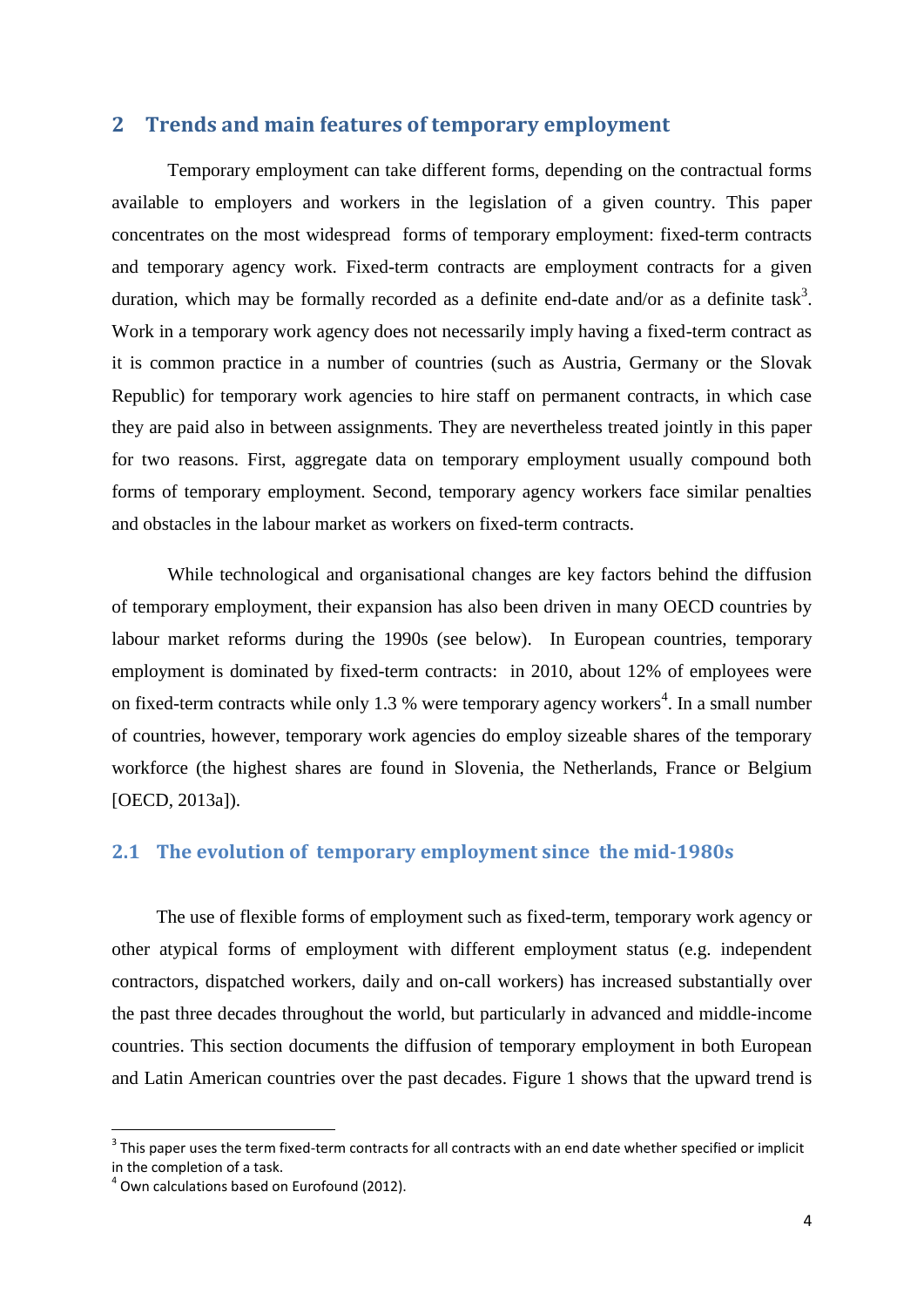not a new phenomenon and started back to the mid-eighties. According to EUROSTAT data, the share of temporary workers<sup>5</sup> increased on average in the European Union from around 9 per cent in 1987 to 15.2 per cent in 2006, before the crisis hit particularly those workers; this resulted in a fall in their share at about 13.7 per cent in  $2012^6$ . In Spain the growth in the mideighties was dramatic as the share grew rapidly from 15.6 per cent in 1987 before reaching a peak of 35 per cent in 1995. As said before, due to the magnitude of the crisis in Spain, the share has fallen since 2008 to 23.7 per cent in 2012, indicating that labour market adjustment disproportionately took place among those on temporary contracts. While the patterns are less spectacular in other European countries, the proportion of temporary employees has been also increasing in countries such as Germany (from 11.6 per cent in 1987 to 14.8 per cent in 2008 and 13.9 in 2012), France and Italy<sup>7</sup>.

As mentioned before, this development has been partly driven in Europe by partial labour market reforms which sought to increase labour market flexibility by promoting the use of temporary employment. Typically, governments have focused on reforms at the margin, in terms of deregulating the use of fixed term contracts and agency work leaving employment protection for workers on permanent contracts essentially unaltered. As argued by many labour economists, these partial (or two-tier) labour market reforms led firms to increasingly use workers on fixed-term positions, to observe the productivity and the match of the workers to the job, before deciding whether to convert temporary contracts to more permanent positions. This resulted in an increased duality in most European labour markets over the last two decades (Boeri, 2011; Bentolila et al. 2010; Eichhorst and Marx, 2011).

**.** 

<sup>&</sup>lt;sup>5</sup> Defined as employees whose the main job will terminate either after a period fixed in advance, or after a period not known in advance, but nevertheless defined by objective criteria, such as the completion of an assignment or the period of absence of an employee temporarily replaced (ELFS). Persons with a seasonal job, engaged by an employment agency with limited duration or with specific training contracts are included.

 $<sup>6</sup>$  Figures respectively for EU 10, EU25 and EU 28.</sup>

 $^7$  Careful comparative analysis based on data on temporary employment from European LFS should take into account some limitations, for example, the large share of fixed-term contracts in German data are apprenticeship contracts.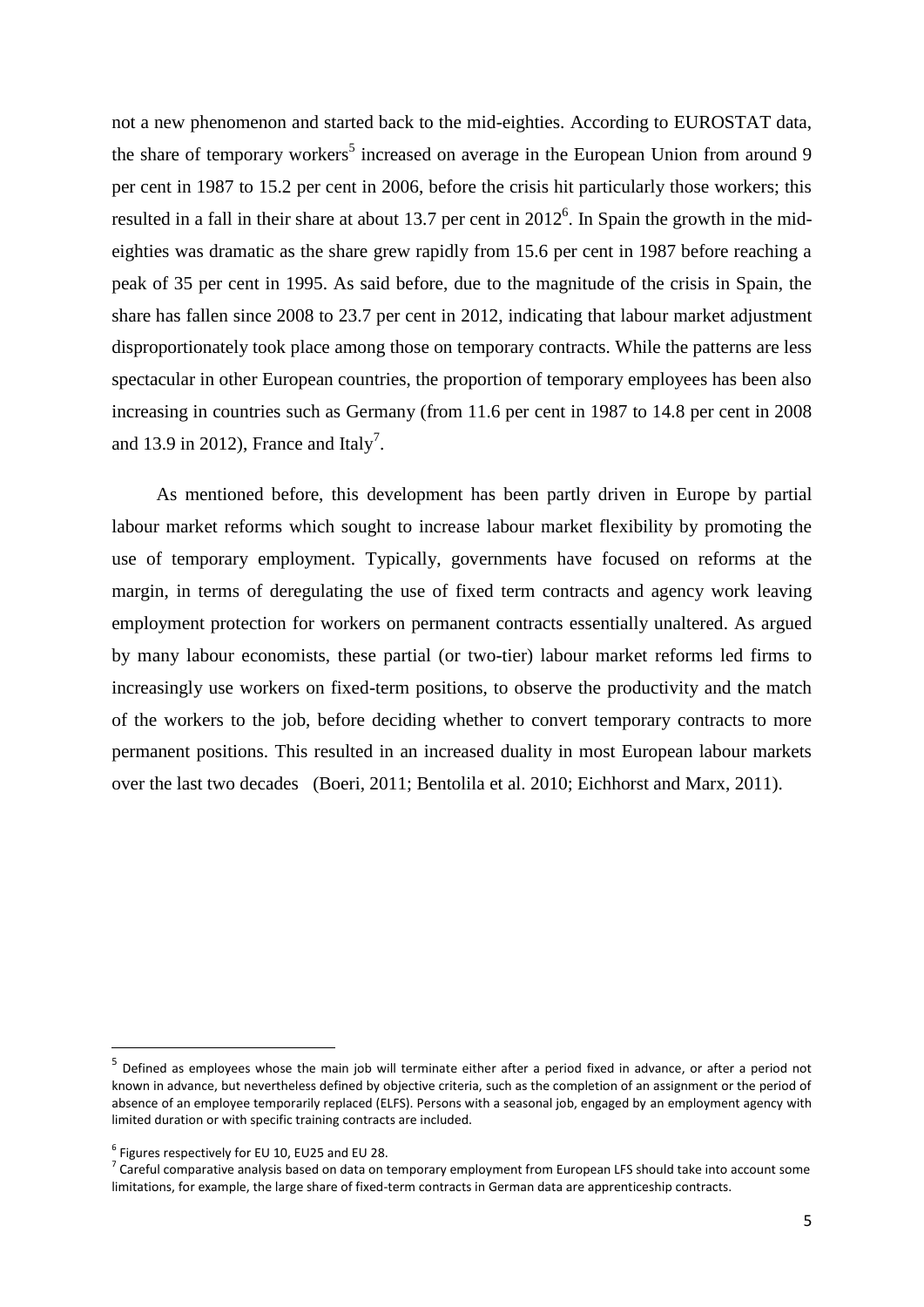

**Figure 1: Share of temporary workers in total dependent employment (%), (1987-2011)**

Note: workers aged 15-64; EU resp.(EU10, EU12, EU 15 ; EU25 and EU27)

## *Source: EUROSTAT LFS database.*

**.** 

Temporary contracts are also widely used outside Europe: temporary work accounts for example for 24 per cent of dependant employment and 17 per cent of total employment in Korea in 2011, making it the largest component of non-regular work<sup>8</sup>; this figure has been rather stable since 2005 when data became available. This is double the OECD-average incidence of temporary work (11.9 per cent). Overall, the share of temporary employment was particularly high vis-à-vis OECD countries at above 20 per cent in,Spain, Poland and Portugal in 2011. Data for other emerging countries, including Latin American countries, are neither systematically available nor comparable, but case studies suggest that temporary employment is widespread in Chile, Colombia and Peru, among others<sup>9</sup>. Moreover, according to IDB data, of all "new" jobs (e.g. jobs with less than one year of tenure), 32 per cent were fixed-term contracts in Chile, 21 per cent in Panama and 9 per cent in Colombia (Pagés-Serra, 2012).

 $^8$  In Korea, self-employment still provides employment for a significant proportion of the labour force. While self-employment has fallen markedly since the turn of the century, from 37% of employment in 2000 to 28% in 2011, much of the new entry into dependent employment has been in the form of fixed-term contracts.

 $^{9}$  Temporary employment in Chile was 30% of salaried employment in 2011 according to OECD data, similarly Peña (2013) reports that during the 2000s, 30% of Colombian salaried workers reported having a fixed-term job. See Jaramillo (2013) for the Peruvian case.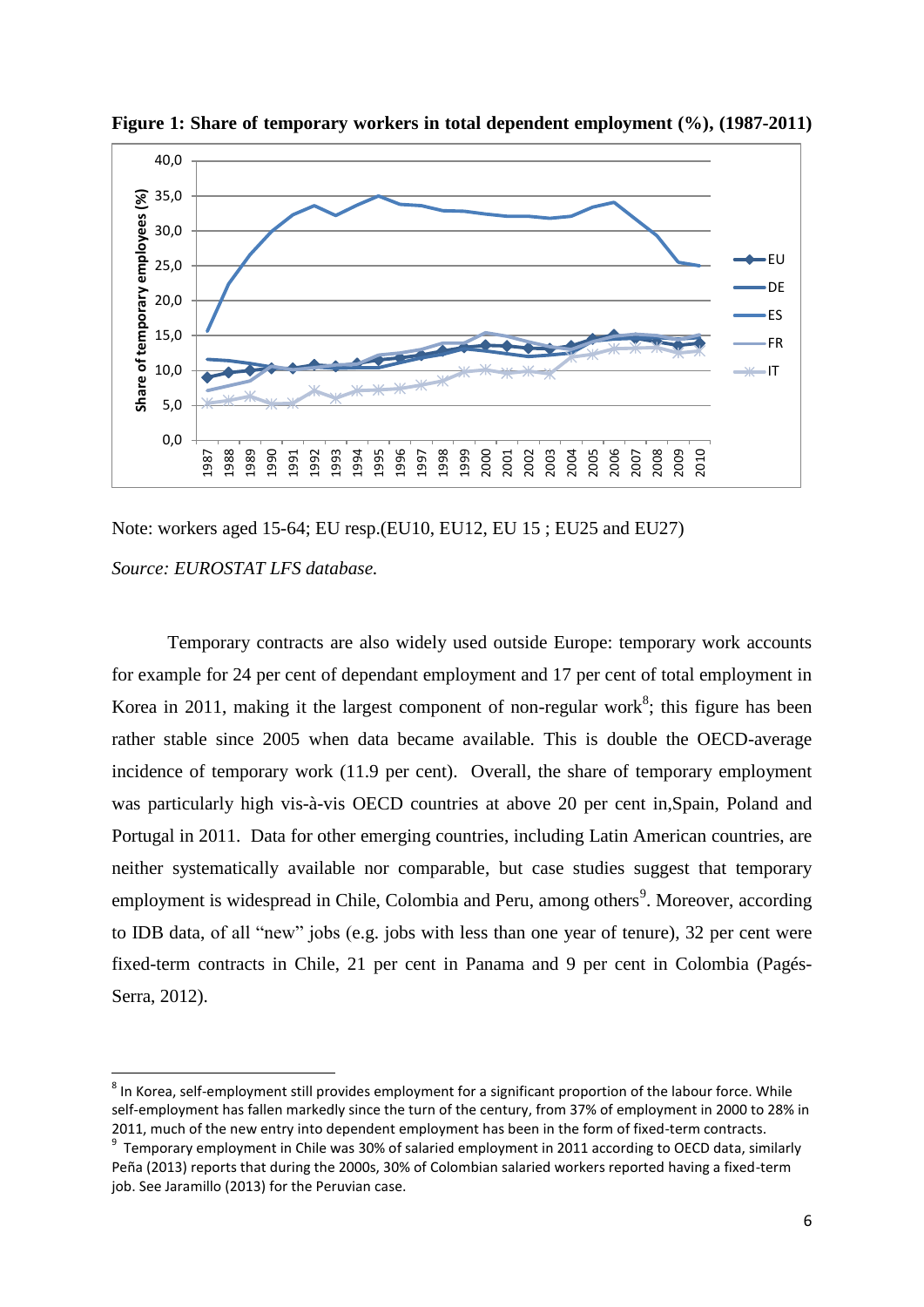The evolution of temporary employment in Latin America differs markedly across countries and is related to each country's path in labour market reforms over the past two decades. Indeed, a number of countries implemented reforms liberalising the labour market to different degrees during the 1990s, and in particular liberalising the use of temporary forms of employment (fixed-term contracts and temporary work agencies).

Figure 2 shows the evolution of temporary employment for selected Latin American countries and illustrates the different paths taken by different countries. Data is shown for countries where temporary employment shares can be estimated on the basis on available survey data $10$ . While Brazil has maintained a low level of temporary employment throughout the period, Argentina liberalized the use of temporary employment contracts during the 1990s and re-regulated the labour market following the crisis of 2002. As a result temporary employment is on a declining trend. The Chilean labour market was liberalised in 1979 and the labour code remains based on the reforms undertaken during the Pinochet regime, despite some re-regulation (in particular the regulation of fixed-term contracts in 1990). Temporary employment in Chile is high relative to international standards and has remained high despite a dip associated with the international financial crisis at the end of the 2000s. The Peruvian experience mirrors that of a number of European economies, in that labour regulation is protective of workers in open-ended contracts but has been liberalised at the margins, resulting in a dramatic increase of temporary employment in recent years.

Figure 2 shows temporary employment as a share of salaried employment, which also includes informal salaried workers. The impact of including informal workers differs across countries, although the trends are not modified in the four cases presented. In Argentina and Brazil, formal employees are more likely to be in permanent relationships, and both countries have seen a reduction in informality during the period, but in both cases, the trend of temporary employment is also decreasing when limited to formal employees. In Chile, the share of temporary employment is lower among formal employees than among all employees. Indeed, a significant share of temporary employment is in the form of triangular employment relationships<sup>11</sup> (temporary work agencies and subcontracting relationships) some

**.** 

 $10$  Data are not strictly comparable: while data for Argentina and Brazil consider the open-ended nature of the job, data for Peru and Chile consider the open-ended nature of the contract.

 $11$  According to calculations based on CASEN data, in 2009 temporary employment in Chile amounted to 32% of salaried employment, of which fixed-term employment and task-based contracts contributed 13% each, with service contracts contribution 5%. Durán (*forthcoming*) reports a surge in agency work from 11% of employees in 2010 to 17% in 2012.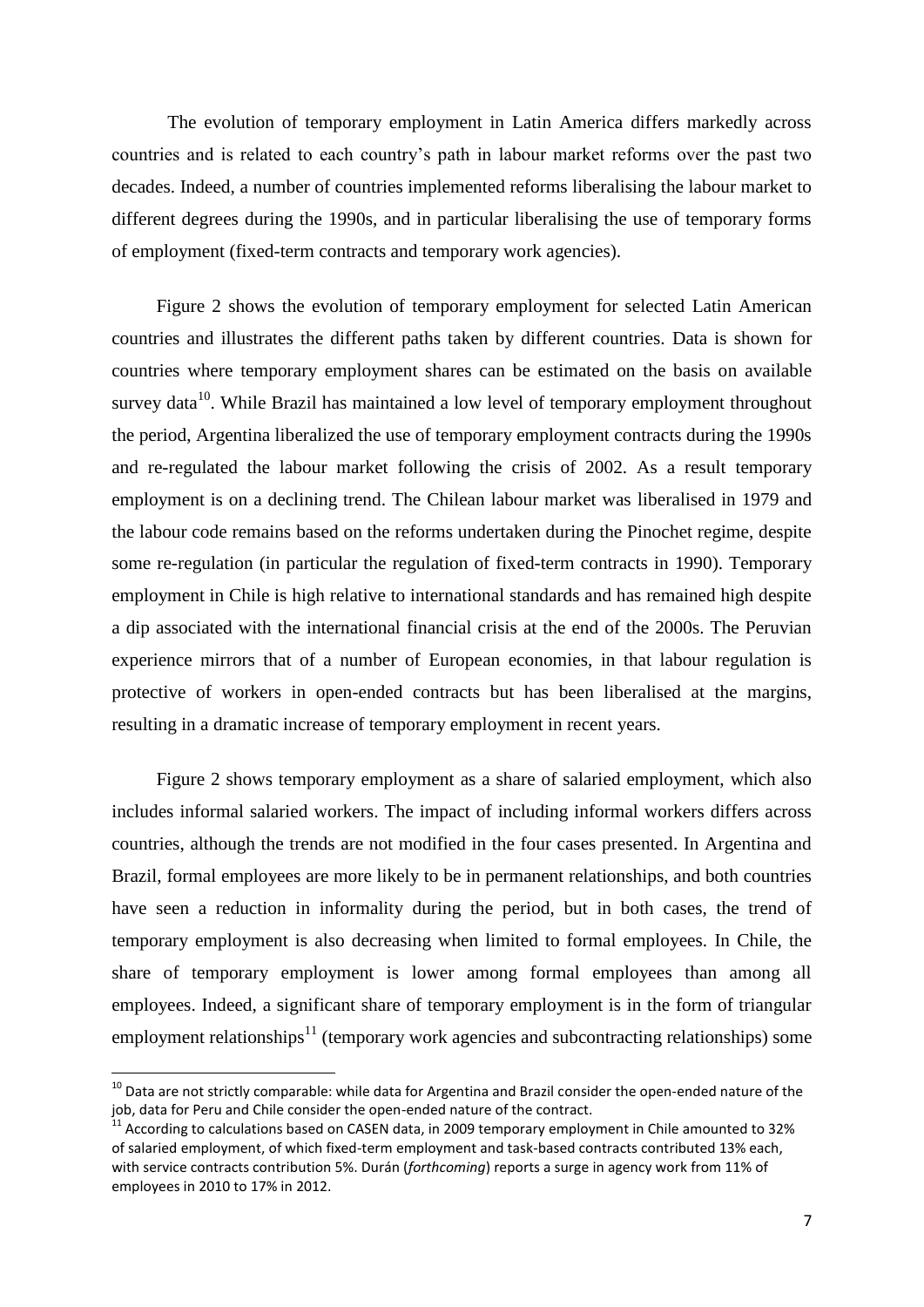of which are themselves informal. Finally, in Peru, most informal workers have no contract at all, so that the share of formal workers with temporary contracts is even higher than shown (indeed, over 50% in 2010).



**Figure 2: Share of temporary employment for selected Latin American countries**

(2000-2012, in %)

Sources: EPH (INEC) for Argentina (Q4 of each year), PME (IBGE) for Brazil (Q4), CASEN (MDS) for Chile, Jaramillo (2013) and ENAHO (INEI) for Peru

## **2.2 Characterisation of temporary jobs**

Temporary jobs tend to exhibit less favourable conditions in general than jobs on openended contracts. Having two types of contract (temporary and permanent) can generate inequalities across workers on both types of contract, which may persist over time. According to segmentation models, those workers with permanent contracts, like those in the primary segment of the labour market typically enjoy better working conditions, get more promotional opportunities, receive relatively higher wages and are better protected in the case of dismissals; on the other hand, workers with temporary contracts like those in the secondary market tend to have "second best jobs" both in terms of employment conditions and job stability, and to be paid less. Other theoretical arguments suggest that temporary workers may actually receive higher pay than they would otherwise to compensate for any less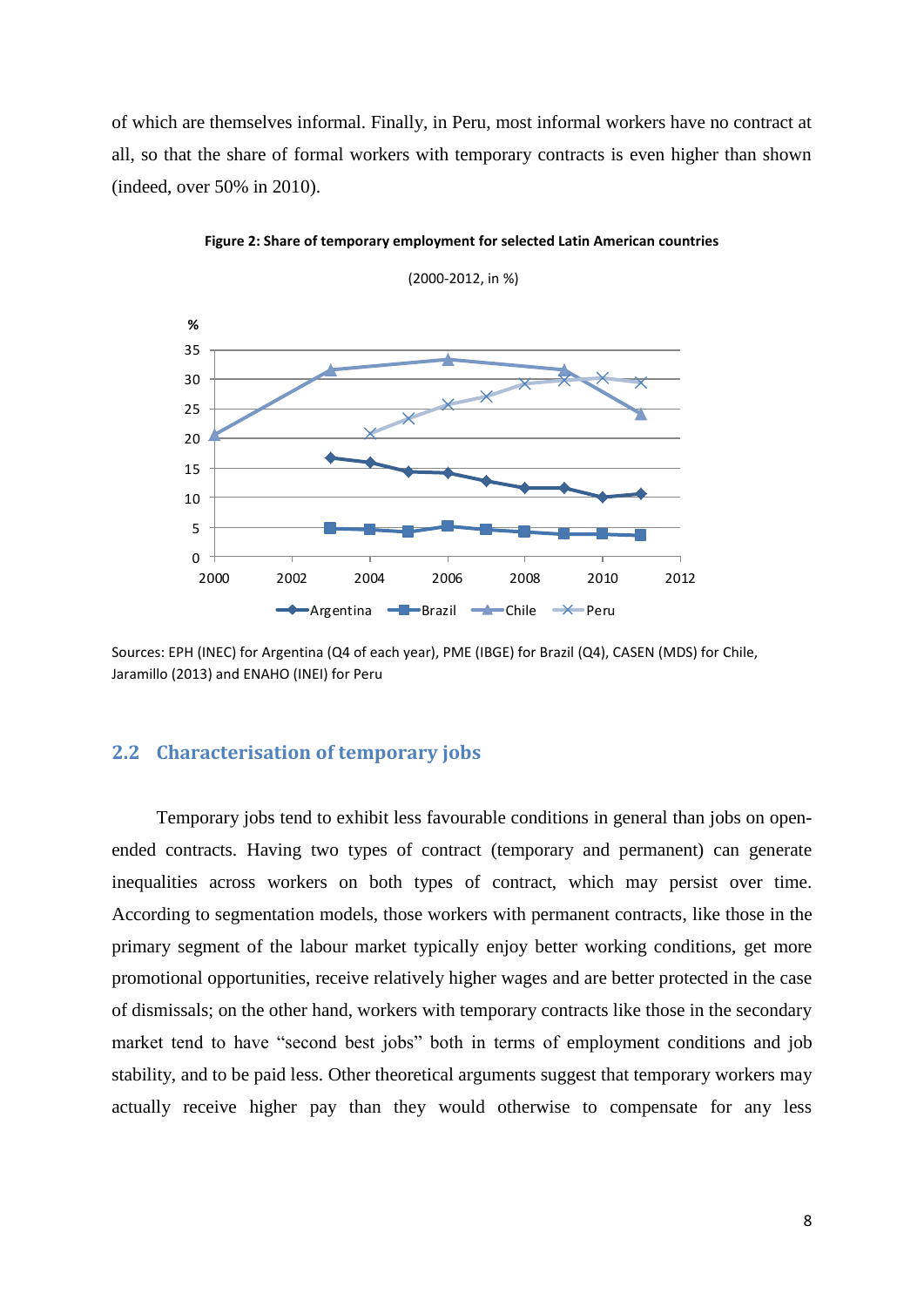advantageous characteristics<sup>12</sup>, which would be consistent with certain workers choosing such employment contracts. These compensating differentials do not seem empirically very important.

Those inequalities may arise from either statutory rules for entitlement to fringe benefits (e.g. temporary workers are *de jure* excluded) or from *de facto* conditions entitlements, for example when those eligibility conditions are formulated in terms of earnings thresholds, minimum duration of employment or minimum contribution periods $^{13}$ ; as a result, those workers tend to have narrower (if not at all) access to social protection<sup>14</sup> and pensions schemes, working conditions. Temporary workers are for example excluded from paid vacations in Mexico<sup>15</sup>; branch or company collective agreements do not extend to temporary agency workers in Portugal, Germany or Switzerland<sup>16</sup>; workers in fixed-term contracts did not have access to unemployment assistance until 2009 and temporary workers in general have limited access to unemployment benefits.<sup>17</sup>

Another source of inequality relates to the legal gap in terms of job security since different employment protection legislation rules (EPL) govern the two different kinds of contracts as pointed out above. This EPL wedge triggers inequalities among workers regarding the dismissal probability, in particular in an economic downturn (Cahuc and Kramarz, 2004). Workers with a permanent contract, regardless their individual characteristics and productivity levels, are more likely to remain in their position, as employers will first adjust their workforce simply by not renewing temporary contracts when facing an adverse shock. Another form of inequality is unequal access to training. Firms will invest in human capital if they expect to benefit from productivity gains which will not fully

1

 $12$  Wage formation theories based on the hypothesis of compensating differentials predicts thus that everything else controlled for and notably productivity, wage should be lower for permanent workers given greater employment stability.

 $^{13}$  Therefore it would be relevant and important to conduct the analysis according to the different duration of contracts; and take into account the intensification of shorter duration of FT contracts.

<sup>&</sup>lt;sup>14</sup> Entitlement to paid sick leave for instance is in most countries conditional on some minimum contribution period or on having earnings above a minimum threshold.

<sup>15</sup> The Mexican labour code (*Ley Federal del Trabajo*) grants paid vacation to workers with tenure of one year or more and to discontinuous and seasonal service providers (Art. 76 and 77), which excludes workers on fixed-term contracts for short periods.

 $16$  Temporary agency workers can be however covered by collective agreements if they apply to the agency or the temporary work sector. In Portugal, such agreements are rare, but equal pay provisions apply (Eurofound, 2009), in Germany, collective agreements cover the majority of staffing agencies, usually with less beneficial provisions than those of client companies (Spermann, 2011), in Switzerland, a cross-sectoral agreement was signed in 2011.

 $<sup>7</sup>$  While entitlement to unemployment insurance is a statutory right in most OECD countries, the ability to</sup> draw benefits is actually subject to either long contribution periods or to a minimum earnings threshold or an hours threshold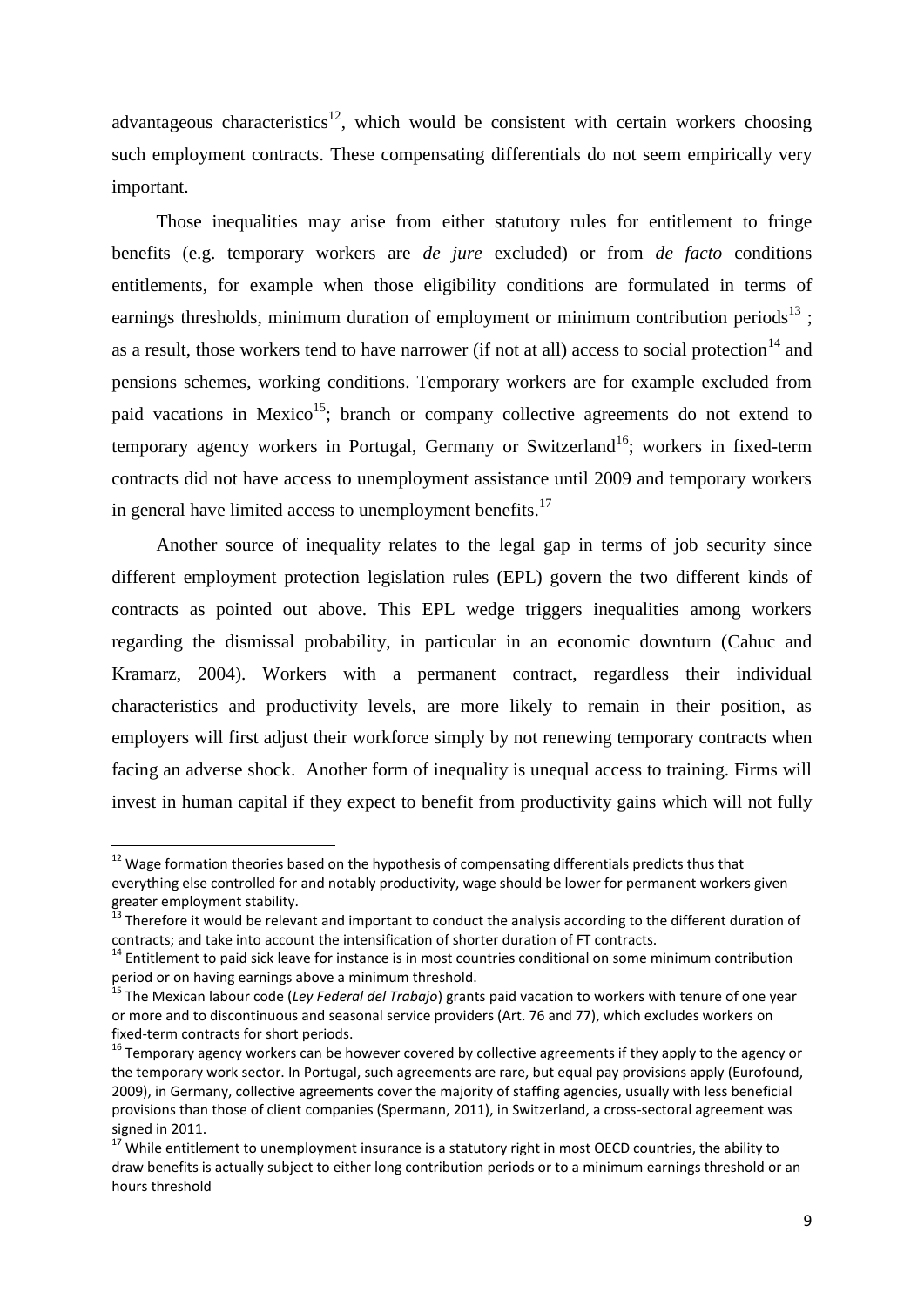be compensated by wages increase. Hence the employment relationship between firm and worker should be long enough to compensate the costs of training (Wasmer, 2006). Evidence shows that temporary workers to receive considerably less employer-funded training: according to an OECD study covering twelve European countries, holding a temporary job would reduce access to training by 6 percentage points relative to an average access to training of 18 per cent (OECD, 2002), and 3.5 per cent in Chile, a significant magnitude as only 7 per cent of temporary workers receive employer-sponsored training in Chile (Carpio et al. 2011). Those inequalities seem to be even more pronounced when contracts are of short duration. Additional "non-wage" differences also include lower transitions from fixed-term to permanent jobs even if those mobility patterns vary considerably across countries: for EU countries, yearly transitions never exceed 55 per cent with very low levels in Portugal, Spain and France at around 12 per cent versus 40-55 per cent in the United Kingdom, Ireland, Austria, Denmark or the Netherlands (Boeri, 2011; OECD, 2006). Figures for Korea indicate that those yearly transitions are at about 15 per cent (Grubb, Lee and Tergeist, 2007) to 23 per cent (Lee, 2011).

As indicated before, the coexistence of different segments in the labour market involves wage differentials. While theoretical arguments are quite inconclusive regarding the impact of temporary employment on pay, empirical studies largely suggest that temporary workers are paid less than permanent ones on average, even when controlling for wage determinants such as education and tenure (Boeri, 2011). This is indeed the case in the majority of countries as workers on temporary contracts earn less than comparable workers on open-ended contracts. Table 1 below provides evidence on wage penalty for fixed-term contracts. Using micro-data from the European Community Household Panel and from the European Union Survey on Income and Living Condition, Boeri estimates the monthly wage premium provided by permanent contracts vis*-*a*-*vis temporary contracts for fifteen European countries. The wage regression is carried out over male dependent employment, controlling for education and tenure<sup>18</sup>.

The table indicates that in all the selected European countries, workers on permanent contracts are paid, other things being equal, substantially more than workers on temporary contracts. The estimated wage premia are always statistically significant and range from 6.5

**.** 

<sup>&</sup>lt;sup>18</sup> The following equation was estimated: log wi =  $\alpha$  + β1EDUi + β2EDUi<sup>2</sup> + Y1TENi + Y2TENi<sup>2</sup> + μPERMi + εi where wi is monthly wage of individual i, EDU is years of schooling, TEN is years of tenure and PERM is the dummy taking the value one in case of permanent contracts and zero otherwise.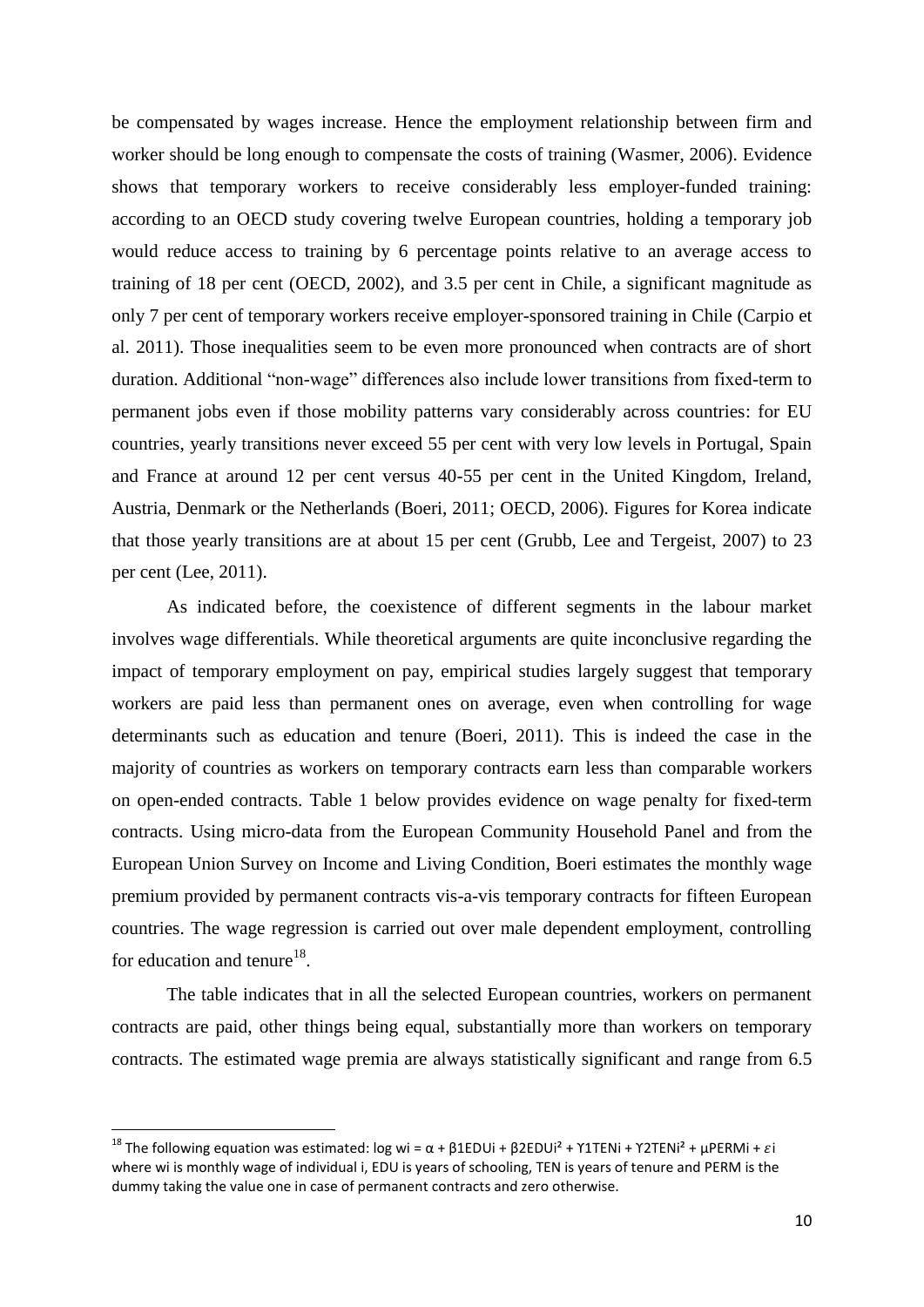per cent in the United Kingdom to almost 45 per cent in Sweden. In the majority of the countries, the premium is around 20 -25 per cent.

| Country | Premium $(\%)$ | Country            | Premium $(\%)$ |
|---------|----------------|--------------------|----------------|
| Austria | $20.1$ (***)   | Italy              | 24.1 $(***)$   |
| Belgium | $13.9$ (***)   | Luxembourg         | $27.6$ (***)   |
| Denmark | $17.7$ (***)   | <b>Netherlands</b> | $35.4$ (***)   |
| Finland | $19.0$ (***)   | Portugal           | $15.8$ (***)   |
| France  | $28.9$ (***)   | Spain              | $16.9$ (***)   |
| Germany | $26.6$ (***)   | Sweden             | 44.7 $(***)$   |
| Greece  | $20.2$ (***)   | United Kingdom     | $6.5$ (*)      |
| Ireland | 17.8 $(**)$    |                    |                |

 **Table 1: Wage premium for permanent contracts, selected European countries.**

Note: (\*\*\*) significant at 99%, (\*\*) significant at 95%, (\*) significant at 90%.

Source: Boeri (2011).

The empirical evidence points to a substantial wage premium for permanent contracts even if the estimates may significantly differ from one study to the other. Dekker (2002) finds evidence that of significant wage penalties for temporary workers in the Netherlands, Germany and the United Kingdom based on wage regressions estimated using national longitudinal data. Booth et al. (2002) find that temporary workers in Britain earn less then permanent workers with a wage premium of about 8.9 per cent for men and 6 per cent for women. Blanchard and Landier (2001) conclude that workers on fixed-term contracts earned on average about 20 % less than permanent ones in France. Hagen (2002) finds an even larger gap of about 23 percent in Germany, controlling for selection on unobservable characteristics while more recently Pfeifer (2012) finds a smaller premium of about 10 per cent still for Germany. Jahn and Pozzoli (2013) find wage penalties of 22% for men and 14% for women among temporary agency workers in Germany when controlling for self-selection into the sector. Finally, Houseman (1997) found that temporary workers (fixed-term contracts, on-call work, contracting out and seasonal workers) in the United States were paid significantly less than permanent ones.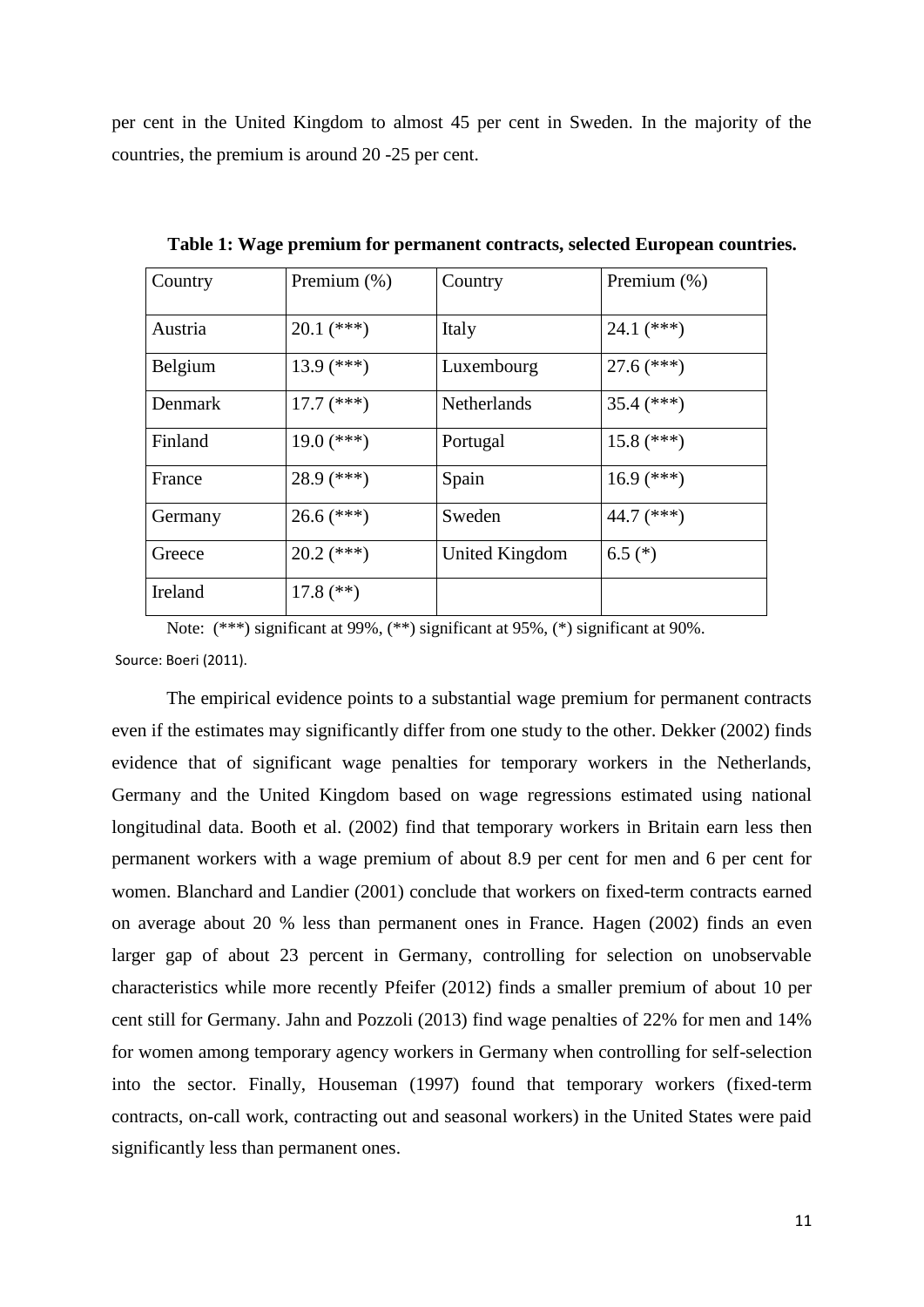# **3 Temporary contracts and wage inequality: a cross-country analysis**

This section briefly describes trends in wage inequality during the past two decades, focusing on the diverging experiences of OECD and Latin American countries, and goes on to examine the link between inequality and the prevalence of temporary contracts empirically across countries with the use of aggregate data.

## **3.1 Trends in wage inequality**

1

Income inequality has increased in OECD countries over the past twenty five years, reaching in some countries the levels seen just before the Great Depression of the 1930s. Income inequality also increased in many developing countries between the early 1990s and the late 2000s. In regional terms, income inequality fell in most of Latin America, but it remains the most unequal region in the world.

According to OECD data, the increase in inequality in most OECD countries responds to changes in the extremes of the household income distribution, with earnings among the 10% better paid workers growing more rapidly than earnings among the bottom 10% of workers, in some cases by a substantial margin $19$ . This was however not the case in France and Spain, two countries of particular interest for this paper and where incomes at the bottom grew more quickly than those at the top. Part of the increase in inequality is concentrated at the very top, as documented by the increase in the income shares of the richest 1 per cent which in the United States grew from 9 per cent in 1976 to 20 per cent in 2011 (Alvaredo *et al.*, 2013). This pattern is also found in other English-speaking countries such as Canada and the United Kingdom but is much more muted in most of Continental Europe and absent in Japan (Atkinson, Piketty and Saez, 2011).

Inequality in household incomes depends on a number of factors on top of wage inequality. First, working time and wages determine the distribution of income from employment for employees. Second, employment and unemployment levels combine with the distribution of income from employment and that of incomes from self-employment to determine the dispersion of individual labour earnings. Third, household composition determines how individual earnings translate into household earnings. Fourth, income from

 $19$  An example is that of the United Kingdom where real incomes of the top decile grew by 2.5% per annum between the mi 1980s and the late 2000s while those at the bottom grew at 0.9% per annum (OECD, 2011).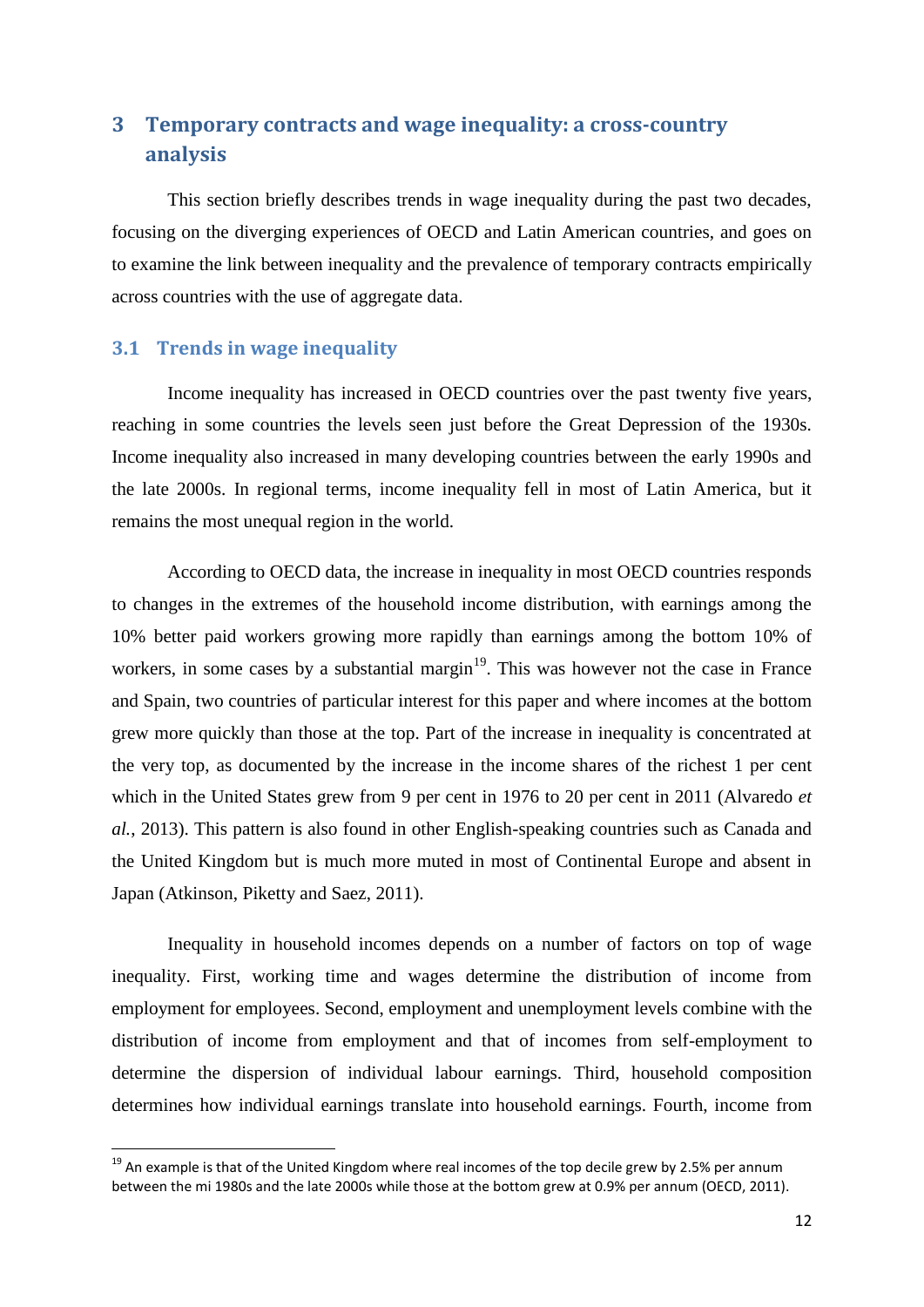labour combines with income from other market sources (including capital income) to determine household market income. Finally taxes and transfers determine the distribution of household disposable income.

In practice, changes in the distribution of labour earnings account for the lion's share of the trend in household income inequality, because labour earnings make up most of household incomes<sup>20</sup>. Wage inequality is the most important determinant of inequality in labour earnings. The relative impact of working time and self-employment<sup>21</sup>, differ across the main regions of interest, and are discussed below.

Figures 3 and 4 present the evolution of wage inequality for a selection of OECD and Latin American countries, as measured by the ratio of wages between the upper bound of the  $9<sup>th</sup>$  decile of the distribution of earnings and that of the  $1<sup>st</sup>$  decile of the earnings distribution (the D9/D1 ratio)<sup>22</sup>.

OECD countries show a marked upward trend in wage inequality, with the exceptions of France, Spain and Germany in the years after reunification. This trend has been particularly strong in eastern European countries undergoing market reform during the early 1990s (OECD, 2011). In general, in 23 OECD countries, inequality in labour earnings has followed the trend of wage inequality. Indeed, self-employment contributes between 3% and 13% of gross labour income, and has modest effects on overall inequality. On the other hand, hours worked have fallen on average more at the bottom of the income distribution than at the top in most OECD countries, so that changes in working hours tend to exacerbate the impact of growing inequality in wages (OECD, 2011a).

 $\overline{a}$ 

<sup>&</sup>lt;sup>20</sup> In OECD countries, labour earnings make up over three quarters of household incomes (OECD, 2011a). In fact, the increase in the incomes at the very top in the United States is not driven by capital income but by earned income, although the returns on capital are exacerbating the trend (Alvaredo et al., 2013)

<sup>&</sup>lt;sup>21</sup> Labour earnings include total salaried income (wages multiplied by working time) and income from selfemployment.

 $22$  Wage inequalities are presented for full-time workers, to isolate movements in wages, which are the focus of this paper, from changes in working hours or in the status composition of employment.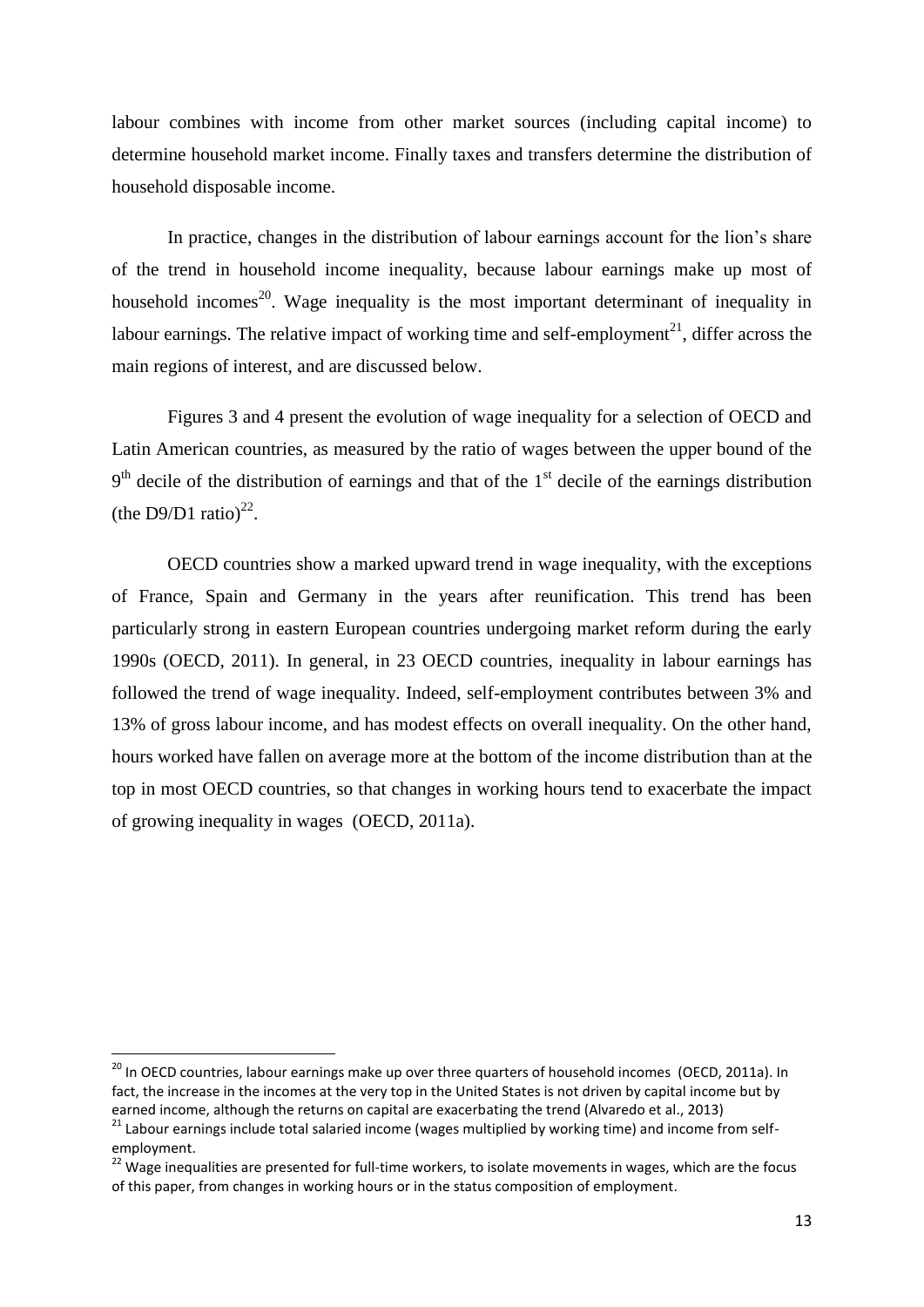

**Figure 3 - Wage Inequality in selected OECD countries 1985 - 2010**

Source: OECD (2012), OECD.stat, (database)

Note: Broken line indicates use of different data series for the same country. For the United Kingdom series are splined.



**Figure 4- Wage Inequality in Latin America**

Source: ILO Global Wage Database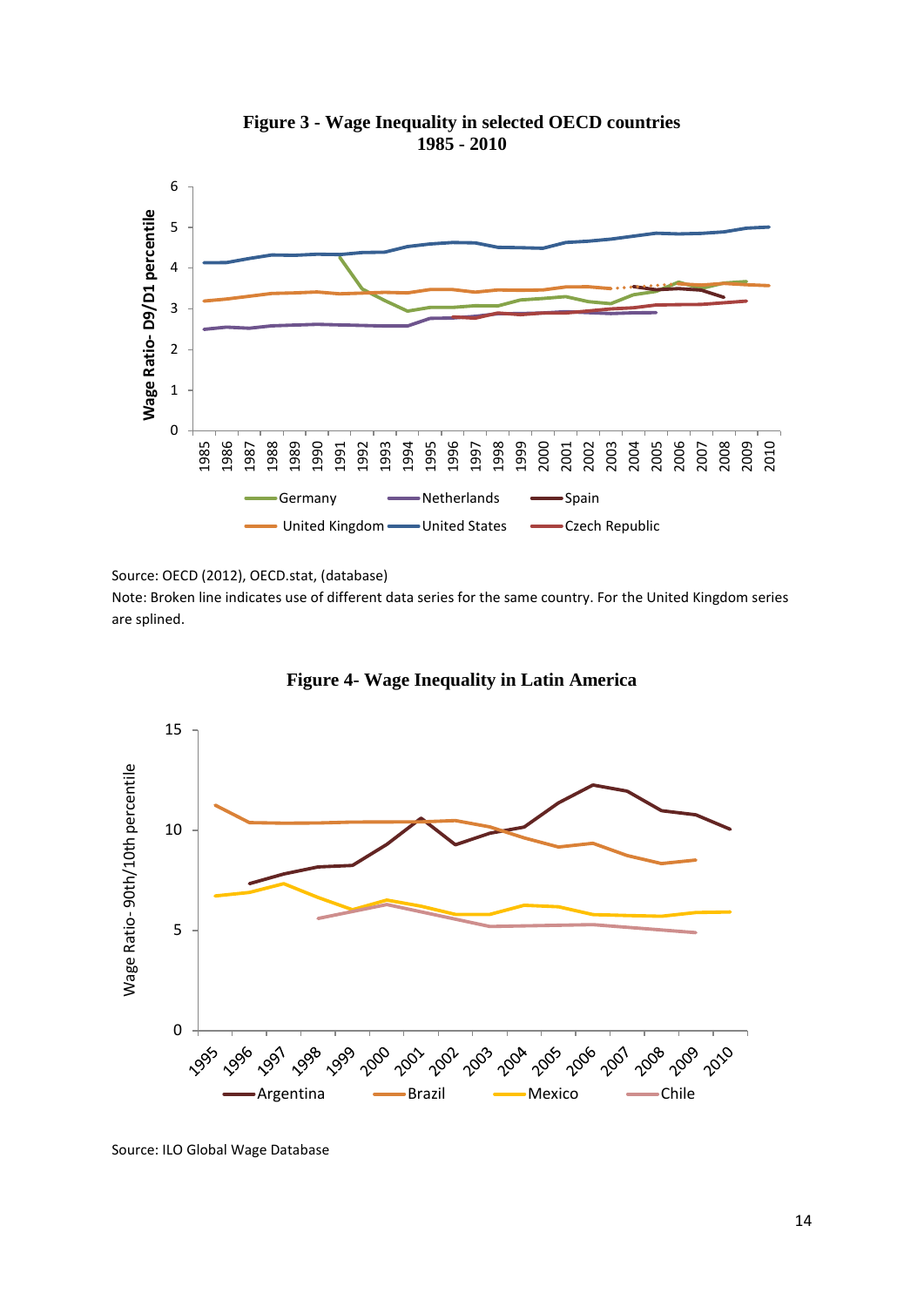The declining trend of wage inequality in Latin America contrasts sharply with the experience of OECD countries. After increases in wage inequality during the 1990s in most of Latin America, wages in the majority of Latin American countries have become more equal during the 2000s, with the change concentrated in the latter part of the decade for some of the countries (Figure 4). The trend is the same if working hours are considered: the World Bank (2012) finds that inequality in labour earnings fell on average by 3.6 points for dependent employees for a set of 15 countries. Finally, in Latin American countries, selfemployment is a more significant contributor to total income, contributing 21% of labour income in Argentina and over 30% in Brazil and Chile, for example. The fall in the share of self-employment has therefore contributed substantially to the fall in household income inequality (Keifman and Maurizio, 2012).

As discussed elsewhere<sup>23</sup>, the fall in wage inequality in Latin America stems in part from the increased human capital in the workforce. The Latin American workforce became increasingly educated during the 2000s, with the share of the labour force with secondary education increasing by 7 percentage points. As a result, skills premia fell, driving wage inequality down (López-Calva and Lustig [2010], World Bank [2012]. But the fall in inequality was also driven by the creation of formal jobs and the strengthening of labour market institutions in several countries in the region -- in particular minimum wages and collective bargaining (Bertranou and Maurizio, 2011; Gasparini and Cruces, 2010).

### **3.2 Empirical evidence**

The summary of the available evidence on the determinants of wage inequality suggests that it is driven by a number of factors, including those determining relative demand and supply of workers of different skill levels – which are influenced by macroeconomic performance, international trade and technological progress – as well as by institutional factors that mediate or remediate labour market inequality (OECD, 2011; Krugman, 2000; Kohl, 2003; Lopez-Calva and Lustig (2010)).

Labour market institutions play important roles in determining levels and trends in wage inequality. Koeninger *et al.* (2007) find that in OECD countries factors like union density, employment protection legislation, unemployment benefits and the size of minimum wages were important determinants of changes in wage inequality.

**.** 

<sup>&</sup>lt;sup>23</sup> See *inter alia* López-Calva and Lustig (2010).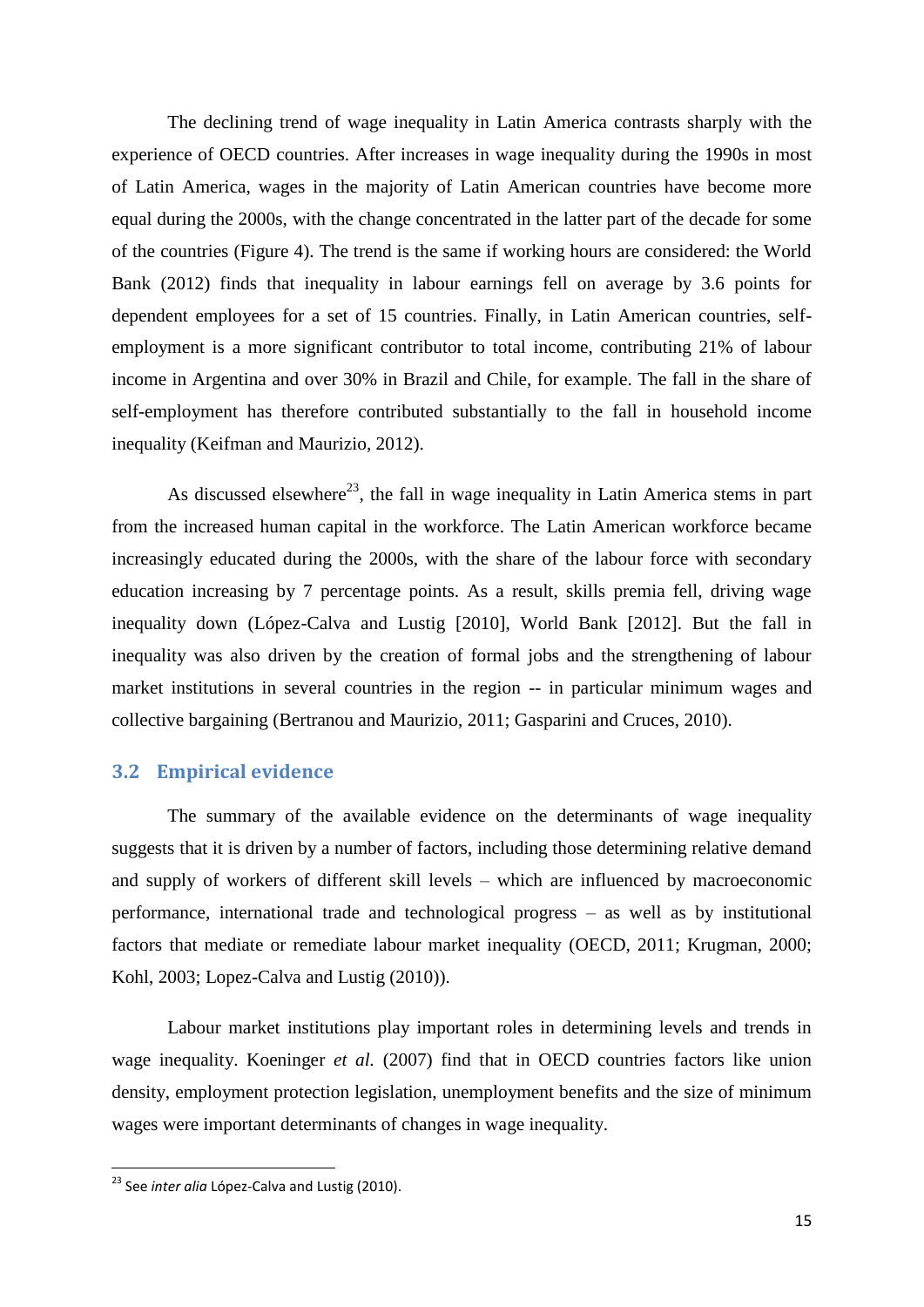The experience of a number of Latin American countries is consistent with labour market institutions having a significant impact on wage inequality. A number of countries in the region carried out liberalising labour market reforms in the 1990s, particularly deep in Argentina and Peru, but also notable in Brazil, Colombia, Ecuador and Panamá (Vega, 2005), while policies to strengthen labour market institutions – by increasing the real value of minimum wages and supporting collective bargaining in particular -- were implemented in the  $2000s^{24}$ .

Since workers on temporary contracts are on average paid less than workers on permanent contracts, institutional features allowing or even encouraging the use of temporary contracts will tend to generate wage distributions that exhibit more mass at the bottom and possibly a wider dispersion. The correlation between the share of temporary contracts and wage inequality supports a positive relationship between fixed-term contracts and inequality (Figure  $5)^{25}$ . This simple exercise also shows that two groups of countries can be identified among OECD countries.

A first group includes countries with relatively low shares of temporary employment and the most unequal wage distributions among OECD countries. This suggests that a high share of temporary contracts is not necessary for high inequality nor are contractual conditions determining length of employment so relevant for wage dispersion in some institutional contexts. This is clearly the case of the United States, given employment at will, but also of the United Kingdom, where individual dismissals are lightly regulated especially for employees with less than two years' tenure, and where dismissals based on economic grounds are not considered unfair dismissals $^{26}$ .

 $\overline{a}$ 

<sup>&</sup>lt;sup>24</sup> Argentina is a case in point: as a response to the 2001 crisis, a number of the liberal labour market reforms of the 1990s were repealed and labour market institutions strengthened, after which inequality fell considerably (see Gasparini and Cruces, 2010). The impact of the evolution of minimum wages in Brazil and other experiences in Latin America also concord with this view (Keifman and Maurizio, 2012; Bertranou and Maurizio, 2011)

<sup>&</sup>lt;sup>25</sup> Data for Latin American countries in Figure 5 represent the share of fixed-term contracts out of all employees with contracts, as data on agency work is not available for most countries (see the data Appendix for details of sources). However, fixed-term contracts represent the great majority of temporary workers in those countries and the share of fixed-term contracts is therefore a reasonable proxy for the share of temporary employment in formal employment.

<sup>&</sup>lt;sup>26</sup> The Employment Rights Act, as amended in 2012, provides for a "qualifying period of employment" of 2 years during which employees are excluded from protection against unfair dismissal. Moreover, the notice period (1 week) and severance pay (in the case of economic redundancy, 2 weeks) induce relatively small costs compared to other European countries (ILO, 2013a)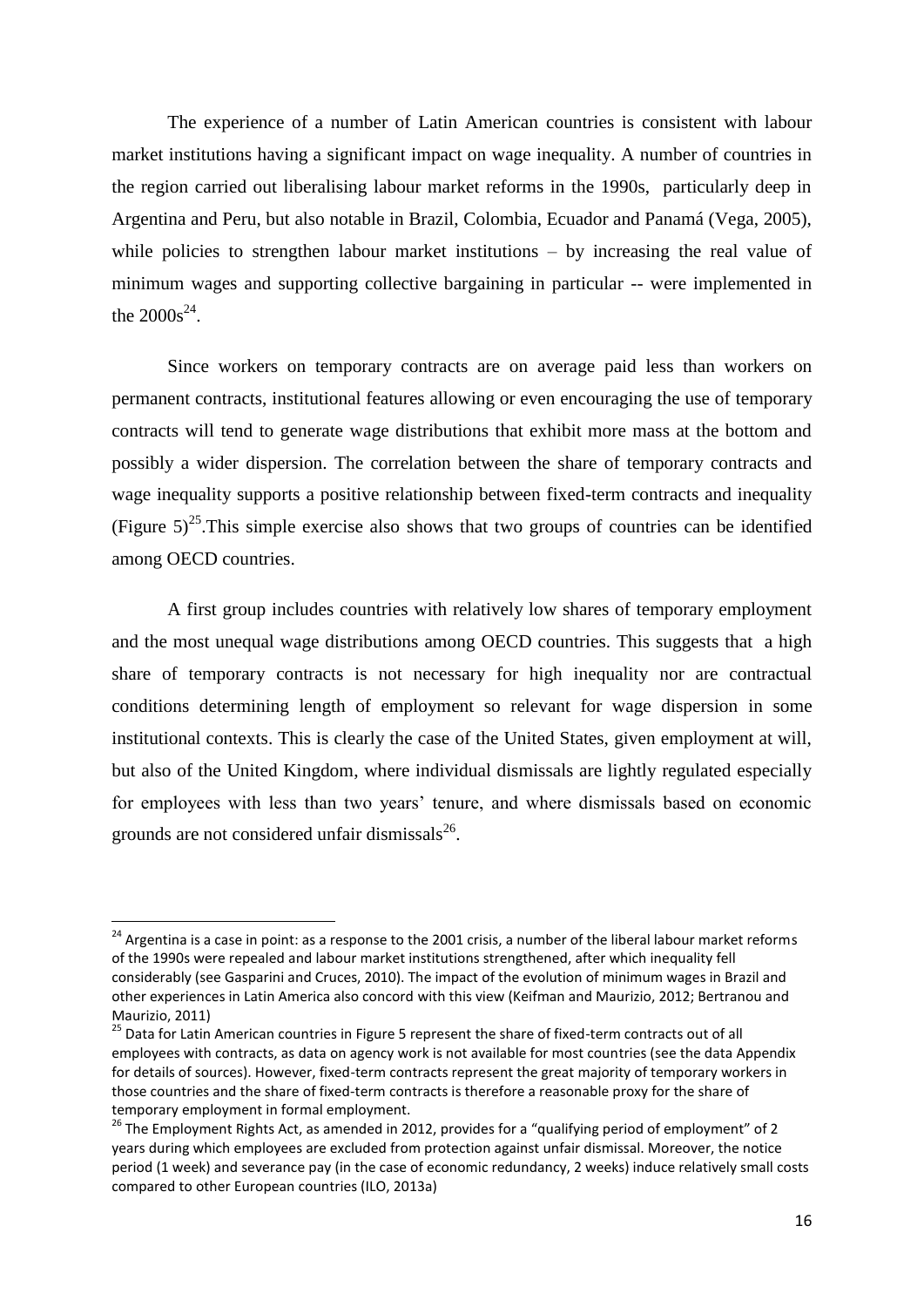**Figure 5 - Wage inequality and the prevalence of temporary employment**



(2010 or closest available data for each country)

Source: OECD Earnings database for OECD countries except Mexico, Chile and Turkey, ILO Global wage database for non-OECD countries, Mexico, Chile, and Turkey. Calculations from national household surveys for Latin American countries.

A second group of countries – which includes Korea, Portugal, Spain and Poland – exhibits high shares of temporary employment and above-average inequality<sup>27</sup>. In these terms, Mexico and Chile are close to this group, although it should be noted that both countries also have large informal labour markets which are likely to lead to high wage inequality on top of that driven by contractual differences in the formal sector. The same is true to an even greater extent of Colombia, Ecuador and Peru.

The positive correlation between the prevalence of temporary employment and wage inequality is therefore driven by a relatively small group of OECD countries, although the addition of Latin American countries strengthens the result. Given the number of factors, including other institutional factors that can drive wage inequality, a multivariate framework is more appropriate to explore the relationship between the prevalence of fixed-term contracts and wage inequality.

1

<sup>&</sup>lt;sup>27</sup> The average of the D9/D1 indicator for OECD countries in Figure 5 is 3.3, all four countries in this group have inequality above that level.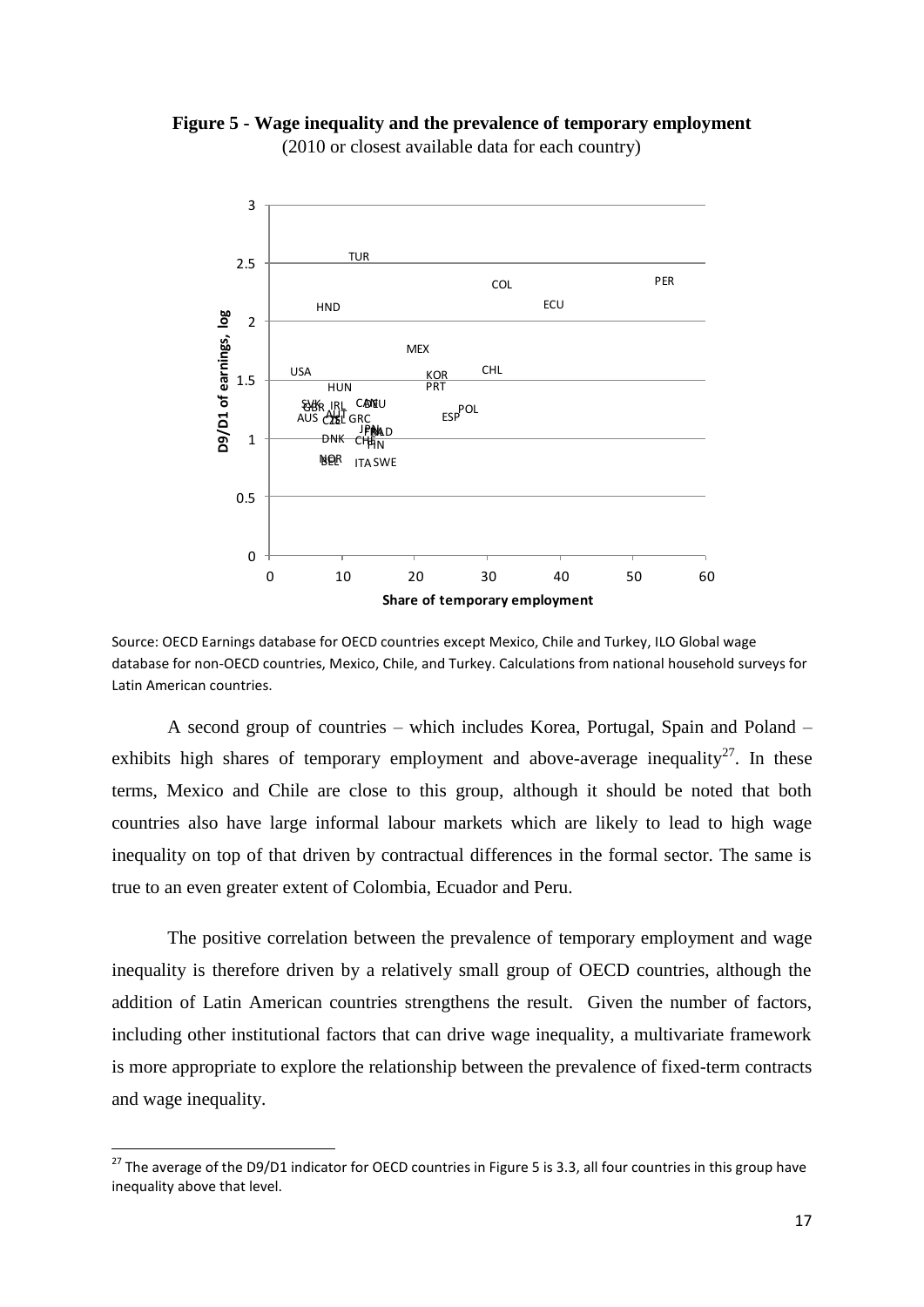Wage inequality is considered to be jointly determined by the relative supply and demand for skills and by institutional factors (Koeninger *et al* (2007)). Institutional characteristics are correlated across countries; in particular, Bertola and Rogerson (1997) argue that countries with strict dismissal regulations also have wage-compressing institutions<sup>28</sup>. A first concern is that the correlation between the prevalence of temporary contracts and wage inequality is spurious and driven by other institutions, in which case conditioning on such institutions should weaken the relationship between temporary employment and wage inequality.

Table 2 presents the results from a regression of wage inequality on a number of determinants to examine the robustness of the relationship between the share of temporary employment and wage inequality. A number of institutional factors are included that have been found to be related to wage inequality (Koeninger *et al* (2007), OECD (2011)), as well as the skill endowment of the labour force. They include the existence and level of statutory minimum wages, the coverage of collective bargaining, the level of coordination of wage setting and the strictness of employment protection legislation. Detailed definitions and sources for correlates can be found in the appendix.

The key result for the purposes of this paper is the robustness of the relationship between wage inequality and the prevalence of temporary employment even when controlling for a series of other institutional determinants of wage inequality. The coefficient on the share of temporary contracts is quite stable and of the order of 1%, implying a quantitatively important relationship. As would be expected, a higher share of the workforce with postsecondary education lowers inequality. Among other institutional determinants, greater coverage by collective bargaining and greater wage coordination are also associated with less unequal wage distributions. Minimum wage indicators behave as expected when they enter on their own (column (2)) since countries with higher minimum wages have more equal distributions<sup>29</sup>. They have the reverse sign when all indicators are considered however, suggesting that some countries without minimum wages have other mechanisms to reduce inequality. Finally, the chosen indicator for Employment Protection Legislation (EPL)

**.** 

<sup>&</sup>lt;sup>28</sup> The association suggested by Bertola and Rogerson (1997) would imply negative correlation between the share of temporary contracts and inequality if the use of temporary contracts is more likely when employment protection is high, however.

<sup>&</sup>lt;sup>29</sup> Minimum wages enter the specification twice, once through their level and once through the existence of statutory minimum wages. This allows including countries that do not have minimum wages in the sample. To interpret the coefficients, consider the average of the minimum wage levels in the sample (0.35 of the mean)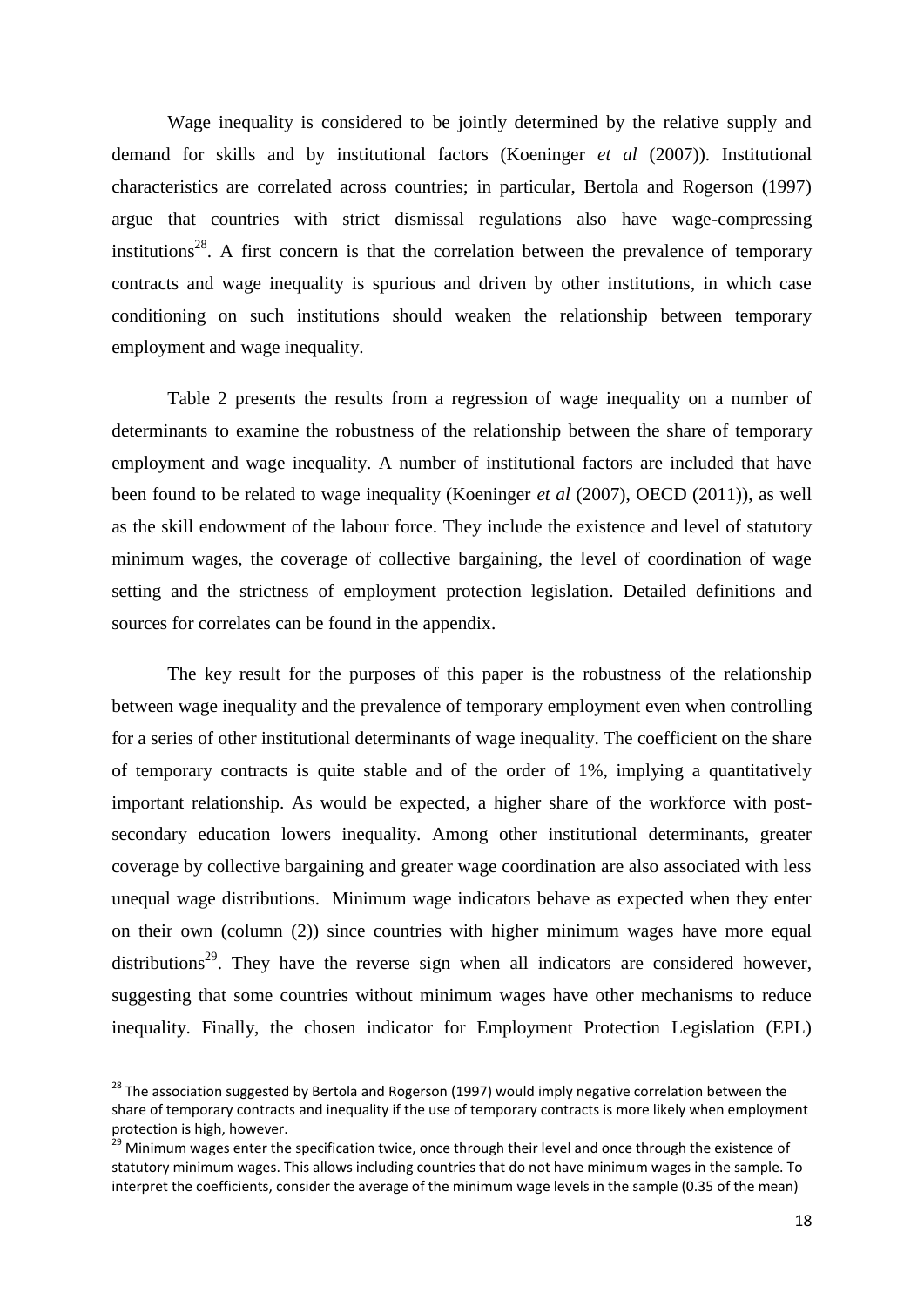reflects the protection of regular contracts only, to avoid endogeneity with the share of temporary workers. However, similar exercises (OECD, 2011a) have found the link between EPL and wage inequality to be driven mainly by the protection of temporary workers and its decrease during the 1980s and 1990s. The results are largely unchanged when time effects are included (column (8)) but are not robust to the inclusion of country effects (not shown). This is probably due to the small sample (only 19 countries are in the final sample for a given year) but also suggests that it is cross-country variation that drives the results.

An important limitation of the exercise presented in Table 2 is the potential endogeneity of the prevalence of temporary employment. Of particular concern would be the situation in which the wage distribution and the share of temporary contracts are jointly determined by relative demand and supply for skills but the share of temporary contracts has no bearing on wage inequality. This could be the case if workers with certain characteristics that determine their wages to be lower – for example lower skills – are more likely to receive temporary contracts regardless of the wages they actually receive.

The share of the workforce with postsecondary education accounts for the supply of skills, but no control for the demand for labour with different skills is included. If the share of temporary employment and wage inequality were jointly driven by relative demand for skills with no further interaction, an increase in the demand for low-skilled labour would increase the share of temporary workers and the return to those workers, which would tend to *compress* the wage distribution, lowering inequality, contrary to what is shown in Table 2.

The results in Table 2 are consistent however, with a situation in which low-wage workers receive temporary contracts and the share of temporary contracts and the wage distribution are jointly determined. In this case a causal interpretation of the coefficient on the share of temporary contracts is not warranted, but the association between the prevalence of temporary contracts and wage inequality is not spurious – even though this exercise cannot shed light on the direction of causality: whether workers receive lower wages because they are in temporary contracts or are more likely to be on temporary contracts because they receive lower wages.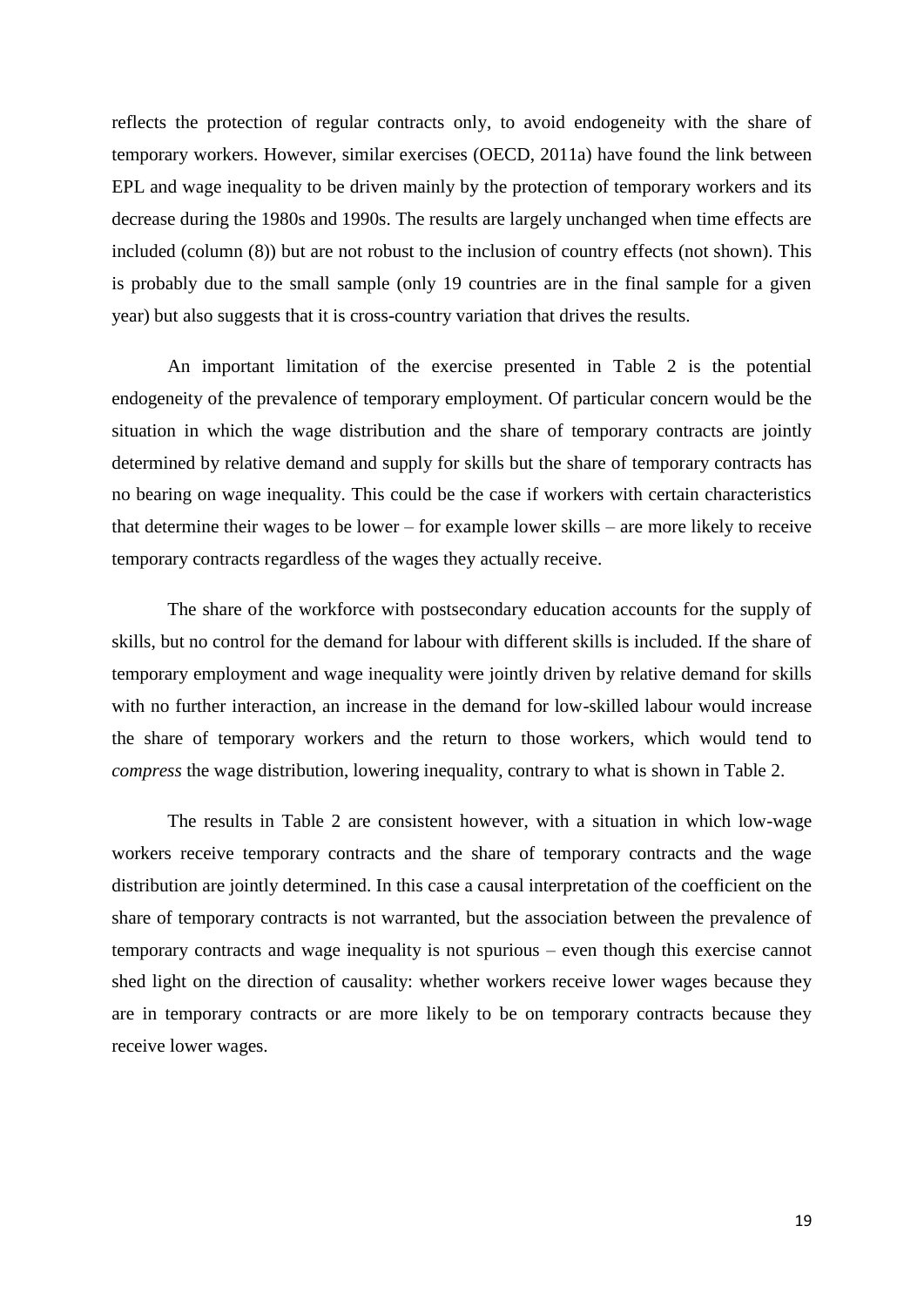#### **Table 2 -Institutional determinants of wage inequality**

|                                                     | Dependent variable: Natural log of D9/D1 of earnings |                          |                      |                          |                          |                      |                          |                          |
|-----------------------------------------------------|------------------------------------------------------|--------------------------|----------------------|--------------------------|--------------------------|----------------------|--------------------------|--------------------------|
|                                                     | Pooled panel, OLS                                    |                          |                      |                          |                          |                      | Year<br>fixed<br>effects |                          |
|                                                     | (1)                                                  | (2)                      | (3)                  | (4)                      | (5)                      | (6)                  | (7)                      | (8)                      |
| Share of<br>temporary<br>employment<br>(%)          | 0.006<br>$[2.25]$ **                                 | 0.002<br>[1.08]          | 0.006<br>$[2.30]$ ** | 0.006<br>$[2.16]$ **     | 0.007<br>$[2.85]$ ***    | 0.007<br>$[2.39]$ ** | 0.009<br>$[3.18]$ ***    | 0.009<br>$[2.94]$ ***    |
| Minimum<br>wage (share                              |                                                      |                          |                      |                          |                          |                      |                          |                          |
| of mean)                                            |                                                      | $-1.011$<br>$[4.24]$ *** |                      |                          |                          |                      | 0.941<br>$[2.54]$ **     | 1.013<br>$[2.70]$ ***    |
| Country has<br>minimum<br>wage                      |                                                      | 0.64<br>$[6.93]***$      |                      |                          |                          |                      | $-0.294$<br>$[1.85]$ *   | $-0.321$<br>$[1.99]$ **  |
| Workforce<br>with<br>postsecondary<br>education (%) |                                                      |                          | $-0.002$             |                          |                          |                      | $-0.004$                 | $-0.005$                 |
| Coverage of                                         |                                                      |                          | [1.42]               |                          |                          |                      | $[2.38]$ **              | $[2.70]$ ***             |
| Collective<br>Bargaining                            |                                                      |                          |                      | $-0.005$<br>$[8.84]$ *** |                          |                      | $-0.005$<br>$[5.93]$ *** | $-0.005$<br>$[5.60]$ *** |
| Wage<br>coordination                                |                                                      |                          |                      |                          | $-0.082$<br>$[6.76]$ *** |                      | $-0.028$<br>$[1.81]$ *   | $-0.028$<br>$[1.79]$ *   |
| <b>EPL Regular</b>                                  |                                                      |                          |                      |                          |                          | $-0.037$<br>[1.45]   | 0.008<br>[0.33]          | 0.000<br>[0.00]          |
| Observations<br>R-squared                           | 203<br>0.02                                          | 203<br>0.42              | 203<br>0.03          | 117<br>0.41              | 197<br>0.21              | 167<br>0.04          | 109<br>0.57              | 109<br>0.61              |

Panel regression, OECD countries, 2000-2010

Notes: Absolute value of t statistics in brackets; \* significant at 10%; \*\* significant at 5%; \*\*\* significant at 1%

Figure 5 suggests that the consideration of countries beyond advanced economies should strengthen the results. To this end, the sample is extended to include not only advanced OECD economies, but also Chile, Colombia, Ecuador, Honduras, Korea, Mexico, Peru and Turkey (Table 3). The extension of the sample is an innovation of this paper relative to similar exercises in the literature (Koeninger *et al* (2007), OECD (2011a)).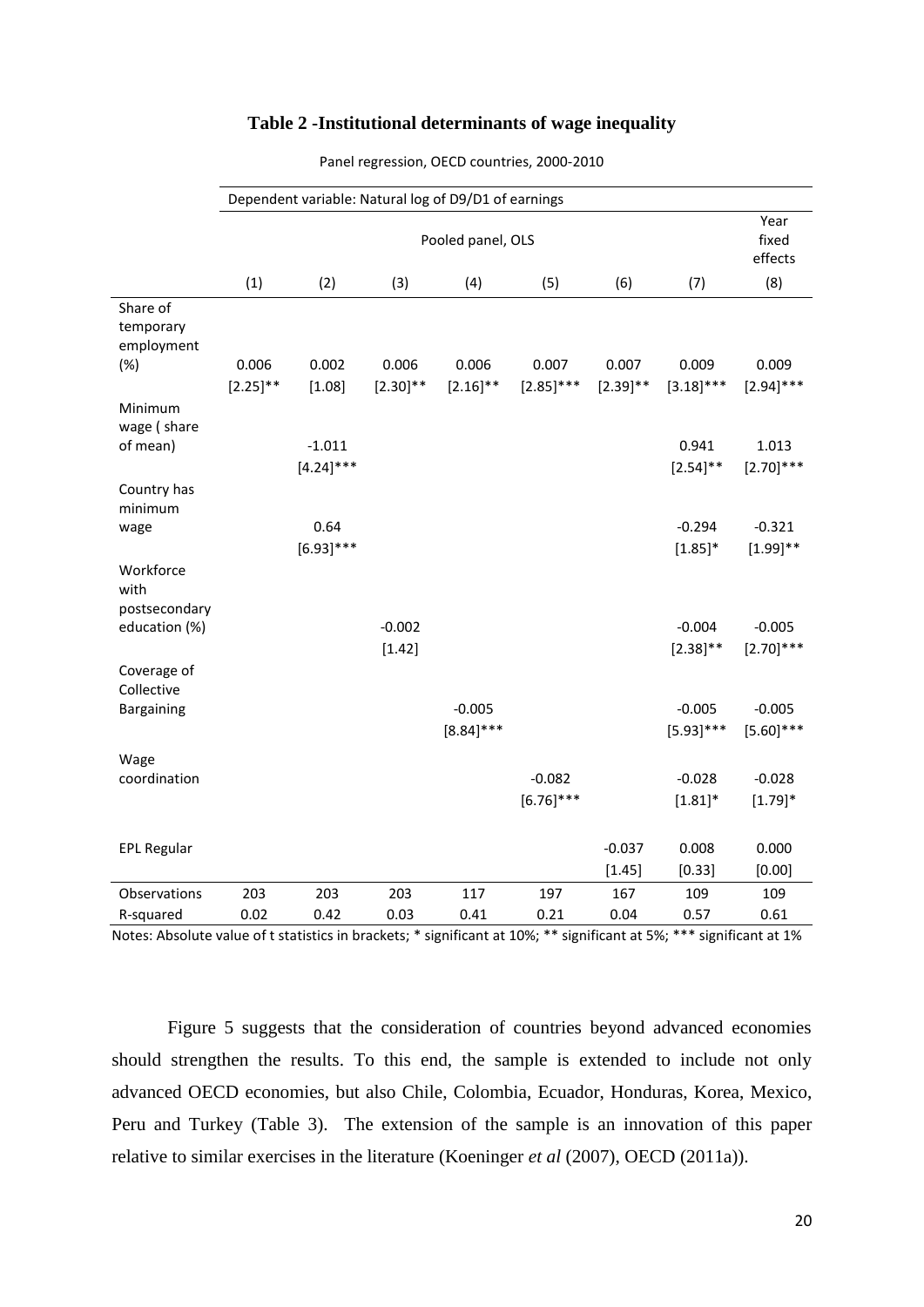The extension of the sample imposes significant constraints on the indicators used. The strictness of Employment Protection Legislation is measured by the cost of severance pay only, following OECD methodology<sup>30</sup> (Venn, 2009). The coverage of collective bargaining emerges from multiple sources. Finally, the indicator for the degree of wage coordination is drawn from Visser (2011) and covers mostly OECD countries, which explains the fall in the sample size in column (6). Moreover, the paucity of comparable data on the prevalence of temporary employment for Latin American countries means that the analysis is only cross-sectional.

|                                       | Dependent variable: Natural log of D9/D1 of earnings |              |              |             |              |              |
|---------------------------------------|------------------------------------------------------|--------------|--------------|-------------|--------------|--------------|
|                                       | (1)                                                  | (2)          | (3)          | (4)         | (5)          | (6)          |
| Share of temporary employment         | 0.02                                                 | 0.02         | 0.02         | 0.02        | 0.01         | 0.00         |
|                                       | $[3.50]$ ***                                         | $[4.23]$ *** | $[3.41]$ *** | $[2.19]$ ** | [1.29]       | [0.30]       |
| Workforce with                        |                                                      |              |              |             |              |              |
| postsecondary education (%)           |                                                      | $-0.01$      | $-0.01$      | 0.00        | $-0.01$      | 0.00         |
|                                       |                                                      | [1.57]       | [1.55]       | [0.68]      | [1.29]       | [1.25]       |
| Minimum wage (% mean)                 |                                                      |              | 0.09         | $-0.29$     | 0.52         | $-0.02$      |
|                                       |                                                      |              | [0.16]       | [0.32]      | [0.61]       | [0.05]       |
| Country has minimum wage              |                                                      |              | 0.29         | 0.42        | $-0.19$      | 0.11         |
|                                       |                                                      |              | [1.05]       | [0.95]      | [0.43]       | [0.40]       |
| EPL (cost of severance pay)           |                                                      |              |              | 0.07        | 0.04         | $-0.02$      |
|                                       |                                                      |              |              | [0.81]      | [0.51]       | [0.43]       |
| <b>Collective Bargaining coverage</b> |                                                      |              |              |             | $-0.01$      | $-0.01$      |
|                                       |                                                      |              |              |             | $[3.05]$ *** | $[3.13]$ *** |
| Wage coordination                     |                                                      |              |              |             |              | 0.00         |
|                                       |                                                      |              |              |             |              | [0.11]       |
| Observations                          | 33                                                   | 32           | 32           | 30          | 29           | 25           |
| R-squared                             | 0.28                                                 | 0.41         | 0.51         | 0.49        | 0.61         | 0.66         |

#### **Table 3 -Institutional determinants of wage inequality** OLS regression, latest available year for each country

Notes: Absolute value of t statistics in brackets, \* significant at 5%; \*\* significant at 1%

1

Despite the limitations, the multivariate analysis confirms the observations made with respect to figure 5. The relationship is stronger when non-OECD countries are included; the coefficient on the share of temporary employment is larger and stable, with the exception of the last specification, in which the addition of the wage coordination measure significantly reduces the sample size.

 $30$  The indicator used in the regression in Table 2 corresponds to the Level 3 indicator "Notice and severance pay for no-fault dismissals" for regular contracts. The data are drawn from Aleksynska and Schindler (2011).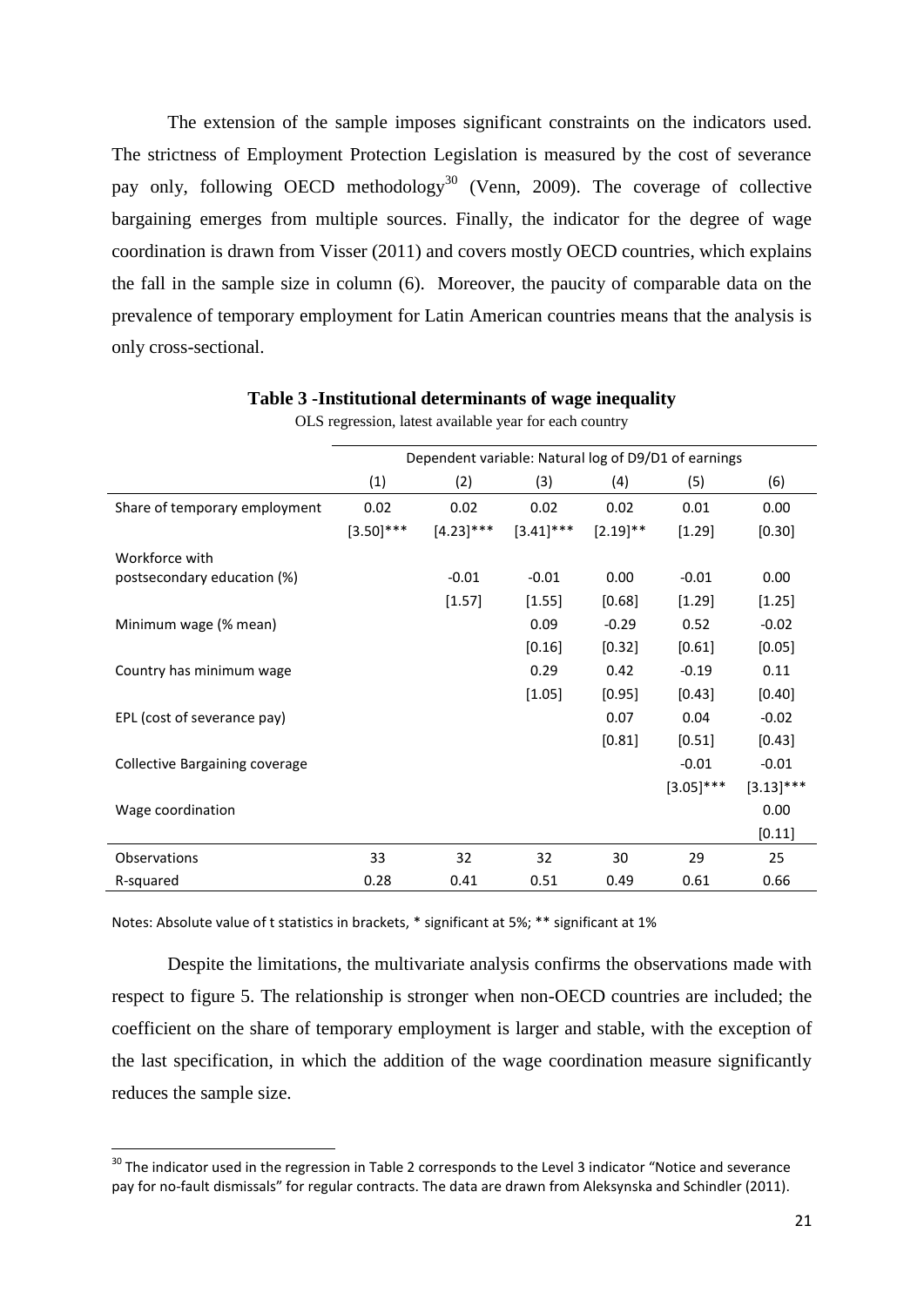The empirical evidence therefore points to the existence of a relationship between the prevalence of temporary employment and wage inequality across countries. However, it also suggests that, while the relationship is positive when a wide set of countries is considered, it is negative among certain groups of countries (in particular those with relatively fewer shortterm contracts). Moreover, while the relationship is empirically stable to the inclusion of a number of institutional determinants, it breaks down when certain elements of wage determination are included. Differences across countries in the role of temporary contracts and the wage penalty they command may be a possible explanation for these results, one which the data available across countries and the methods used in this section cannot resolve.

## **4 Temporary contracts and wage distributions**

The analysis in section 3 suggests substantial heterogeneity across countries in the implications of the prevalence of temporary contracts for wage inequality. There is of course heterogeneity in the size of wage premia associated with permanent jobs (Table 1). However, the observed differences in average wage premia are positively correlated with the share of temporary work despite a few clear outliers (Figure  $6)^{31}$ . This would tend to confirm a positive relationship between temporary contracts and inequality even at low levels of prevalence. Furthermore, differences also arise across countries in the way fixed-term contracts expansion may change wage distributions. This section analyses the shape of wage profiles within countries with the use of survey data from the European Working Conditions Survey wave 5 (Eurofound, 2012). Wages among temporary workers are found to be both lower, on average, than those of permanent workers (consistent with the evidence summarised in section 2.2). They are also found to have lower dispersion in the majority of the countries studied. Scalar measures of inequality may therefore be limited in accounting for the impact of fixed term contracts on wage distributions, the shapes of which are then studied for selected countries.

1

 $31$  The correlation is 0.24 with the countries shown in the figure, but becomes 0.71 if Portugal and Spain are excluded.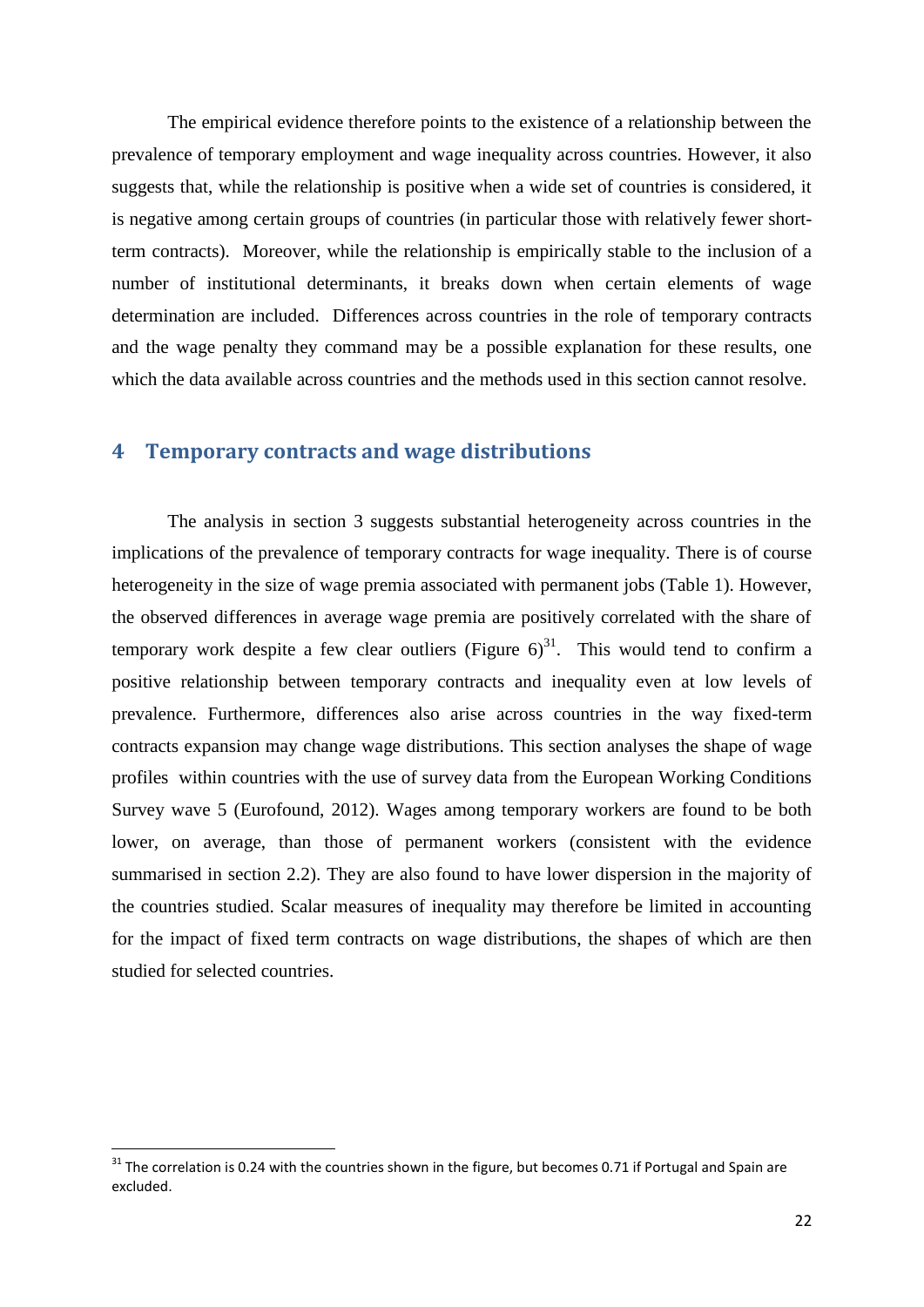



OECD countries, circa 2010

Source: Boeri (2010) for wage premia and OECD for Share of temporary workers

#### **4.1 Channels of transmission and inequality decomposition**

As stated earlier the implications of the prevalence of temporary employment for wage inequality depend on several factors: first, the existence of a wage gap between temporary and permanent contracts; second, whether wage gaps are constant across the wage distribution; third, whether a selection process exists by which the most productive or least productive workers receive temporary contracts which would determine whether most wage gaps are indeed large; fourth, whether the increase in temporary employment results from a substitution of temporary jobs for permanent jobs for workers with similar characteristics or from entry of hitherto excluded workers into employment – most likely towards the bottom of the distribution.

Regarding the first factor, section 2 has presented evidence of the existence of wage gaps in a large set of countries. This implies that wage distributions will differ for temporary workers. When most temporary contracts are substituting for open-ended contracts in the same jobs, the distribution of wages for temporary workers would be expected to resemble that of permanent workers shifted to the left to account for the wage penalty. However,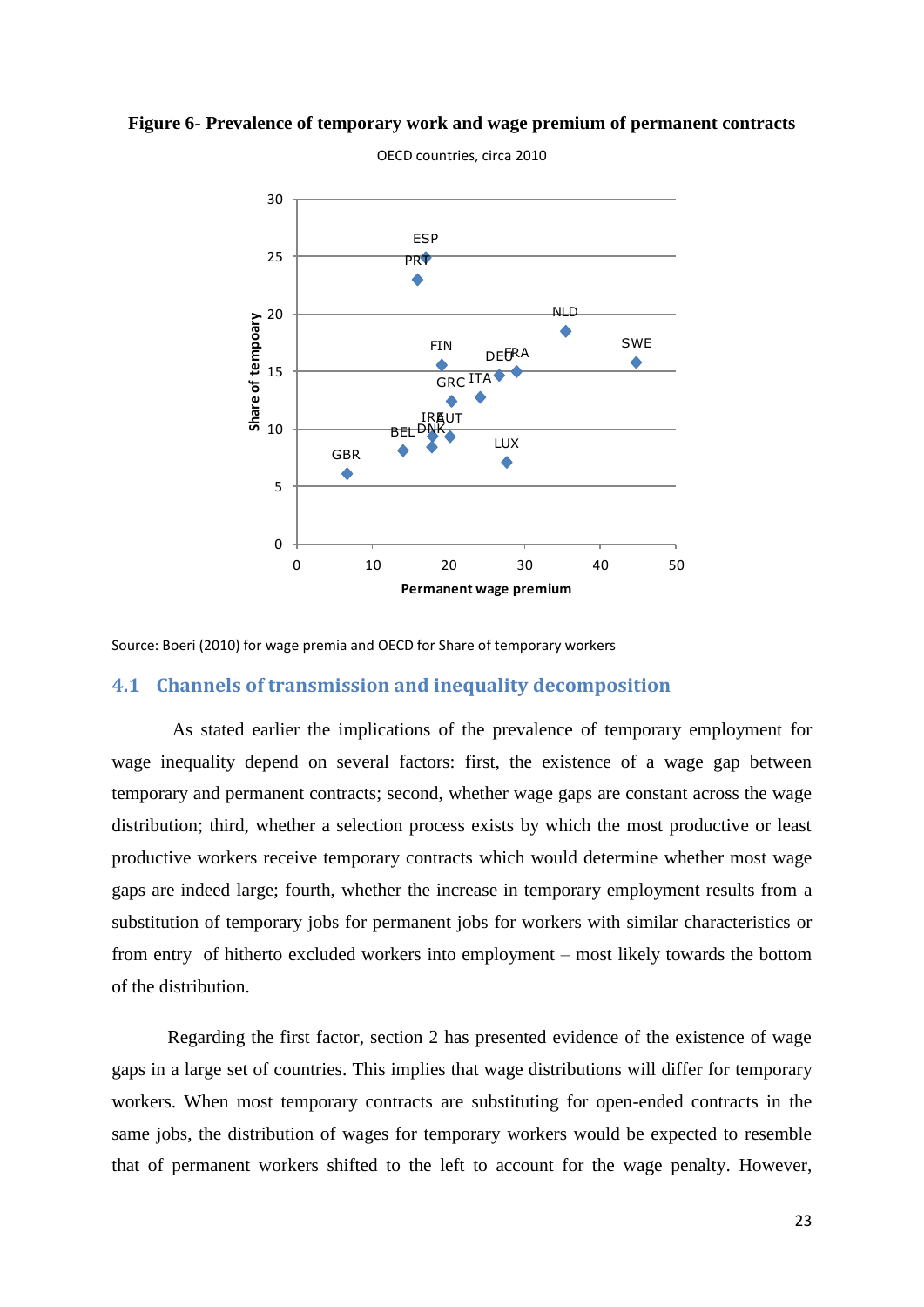evidence on wage gaps, including on the regressivity of wage gaps (see Fournier and Koske, 2012), suggests that there is a selection mechanism at work in most countries by which lower-earnings workers are more likely to suffer a wage penalty – and possibly more likely to be in temporary contracts as well. This selection mechanism will lead to wage distributions for temporary contracts which have greater dispersion than those for permanent contracts. This finding also provides support to the existence of segmentation in labour markets: In the absence of labour market segmentation, the lower protection of fixed-term contracts would translate into *positive* wage gaps in favour of holders of fixed-term contracts, conditional on their skills and experience.

Finally, the integration of otherwise excluded workers in labour markets would tend to increase the mass at the bottom of the earnings distribution – since it would be expected that workers were excluded due to their relatively low productivity and hence low earnings potential.

The decomposition of wage inequality by contractual status (Table 4) provides interesting information on the relative weight of the different effects on wage inequality, as measured by the Mean Log Deviation (MLD) of monthly wages. The table presents the decomposition of the inequality into *between* and *within* components<sup>32</sup> for thirteen selected countries out of the thirty-four available in the European Working Conditions Survey 2010. The MLD is chosen as the measure of inequality because it has the advantage of being additively separable into these two components, unlike other usual indices of inequality such as the Gini coefficient, which is presented for ease of reference<sup>33</sup>. The MLD is chosen over other indices with the same property because it is more sensitive to changes at the bottom of the distribution, where most of the differences are expected to take place.

**Table 4 - Decomposition of inequality by contractual status**

Selected countries, 2010, male full-time workers

| Inequality as |                                  | Wages of  | Share of  |
|---------------|----------------------------------|-----------|-----------|
| measured by   | Mean Log Deviation decomposition | temporary | temporary |

<sup>&</sup>lt;sup>32</sup> The *between* component reflects the inequality that originates in differences between averages for permanent and temporary workers, while the *within* component reflects differences among (respectively) permanent and temporary workers.

 $\overline{\phantom{a}}$ 

<sup>&</sup>lt;sup>33</sup> The correlation between the two inequality indicators over all 34 countries is 0.97, so that the two scalar indicators summarise the same information.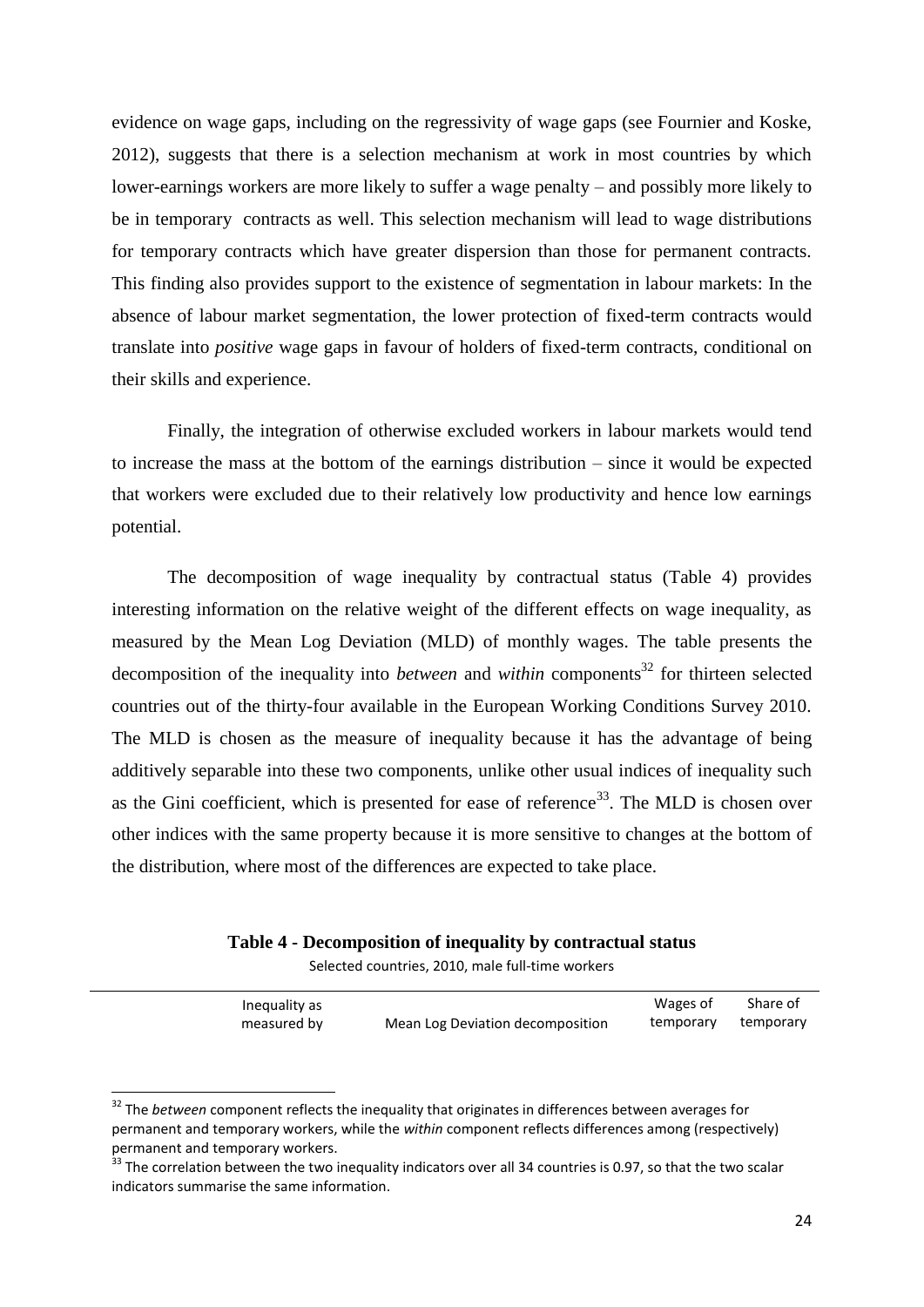| Country            | Gini | Mean Log<br><b>Deviation</b><br>(MLD) | Between<br>component | Within<br>component | Within<br>Temporary | workers<br>relative to<br>employees | workers<br>(% ) |
|--------------------|------|---------------------------------------|----------------------|---------------------|---------------------|-------------------------------------|-----------------|
| Belgium            | 0.18 | 0.06                                  | 0.001                | 0.06                | 0.07                | 0.88                                | 9.3             |
| Czech Republic     | 0.18 | 0.05                                  | 0.001                | 0.05                | 0.07                | 0.90                                | 10.3            |
| Denmark            | 0.26 | 0.12                                  | 0.010                | 0.11                | 0.06                | 0.67                                | 9.1             |
| Finland            | 0.18 | 0.05                                  | 0.001                | 0.05                | 0.04                | 0.86                                | 7.6             |
| France             | 0.22 | 0.08                                  | 0.004                | 0.07                | 0.08                | 0.81                                | 11.1            |
| Germany            | 0.22 | 0.09                                  | 0.019                | 0.07                | 0.10                | 0.70                                | 9.1             |
| Italy              | 0.15 | 0.04                                  | 0.004                | 0.04                | 0.01                | 0.80                                | 9.0             |
| <b>Netherlands</b> | 0.19 | 0.06                                  | 0.002                | 0.06                | 0.09                | 0.89                                | 8.3             |
| Norway             | 0.16 | 0.04                                  | 0.003                | 0.04                | 0.04                | 0.95                                | 7.9             |
| Poland             | 0.22 | 0.09                                  | 0.006                | 0.08                | 0.08                | 0.86                                | 20.0            |
| Portugal           | 0.22 | 0.07                                  | 0.004                | 0.07                | 0.07                | 0.84                                | 16.2            |
| Spain              | 0.23 | 0.08                                  | 0.007                | 0.07                | 0.06                | 0.82                                | 19.9            |
| United Kingdom     | 0.27 | 0.13                                  | 0.000                | 0.13                | 0.11                | 1.07                                | 7.1             |

Source: Authors' estimates based on European Working Conditions Survey data.

Note: The share of temporary workers reported is that estimated on the basis of the EWCS 2010 data, relatively small samples imply rather large confidence intervals, which account for the difference between the estimates presented in Table 4 and values for the share of temporary workers presented in sections 2 and 3.

The decomposition exercise confirms that the wage gap between temporary and permanent contracts plays a limited role in determining individual wage inequality. The wage gap is responsible for the between component, which is an order of magnitude smaller than the within component. A second result is that the relative dispersion of wages of fixed-term and permanent contracts differs across countries. The column displaying the MLD for fixedterm contracts highlights this, when compared to the within component for the whole distribution<sup>34</sup> (given the relatively low shares of fixed-term contracts and the very low contribution of the between component, the within component is dominated by inequality among permanent workers).

The results show that wage distributions for fixed-term contracts are particularly concentrated in Finland, Spain and especially Italy, while they are significantly wider than those of permanent contracts in Belgium, the Netherlands and Germany. In the remainder of countries, the differences are smaller. It should be noted that if two distributions have identical values for within-group MLD, the one with the lower mean will appear to be more concentrated in an absolute scale (such as a linear monetary scale), since the MLD is multiplicatively invariant. This means that the above analysis may in fact understate the high concentration of fixed-term wages in cases like Italy.

1

 $34$  Note that the "within component" is the weighted sum of the MLD for the two groups where the weights are the proportions of each type of contract among dependent workers.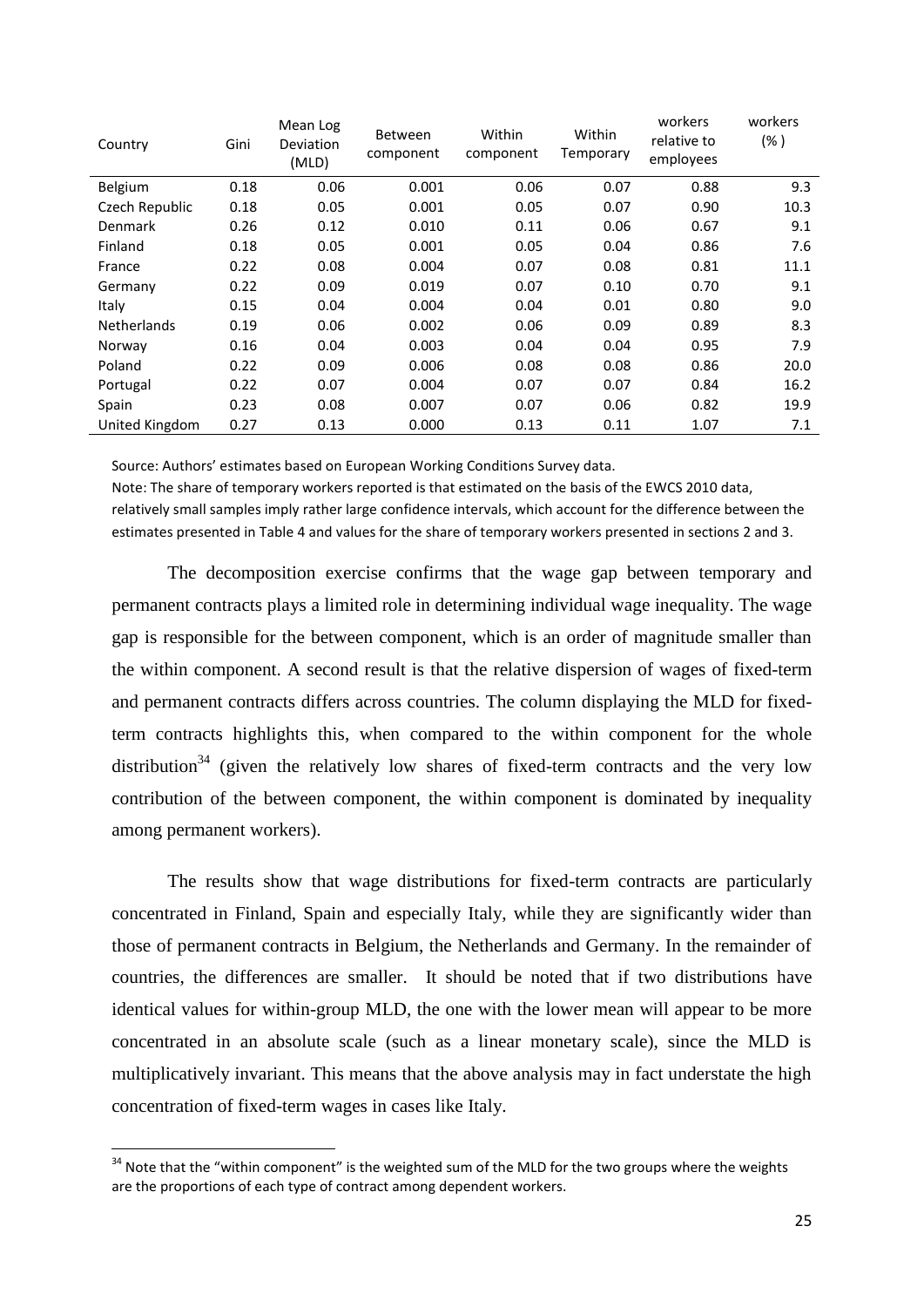Finally, Table 4 presents gross wage gaps expressed in terms of the ratio between average wages among fixed-term workers and the whole sample. These data paint a picture that is consistent with the variation in wage gaps discussed in section 2. Interestingly wage gaps are very low in a number of countries where the dispersion of wages between the two groups are also similar as in the case of Norway. In those cases contractual status seems *not*  to matter for inequality. In other cases, like in Spain or Italy, significant wage gaps and a narrower distribution for fixed-term contracts suggest that they are concentrated at the bottom of the wage distribution. In a third set of countries, exemplified by Germany, wage gaps are small and the dispersion of wages among fixed-term contracts is high. As a result, the prevalence of fixed term contracts is an important driver of inequality in the latter two groups of countries.

### **4.2 Beyond wage gaps: distribution of temporary wages**

The previous analysis confirms that the impact of temporary contracts on the shape of wage distributions differs across countries. Using monthly wage data from the European Working Conditions Survey, a visual analysis of distributions confirms the conclusions drawn from the inequality decomposition.

Figure 7 illustrates four cases found among the thirty-four countries covered in the EWCS data. Most other countries reviewed in table 4 correspond to one of these cases, as do the majority of countries in the data. In a few cases the prevalence of fixed-term contracts is low and sample sizes are therefore insufficient for analysis of this kind (Austria, Sweden), while in a number of other cases, other non-standard forms of employment (apprenticeships, informal work) are more prevalent, so that the role of temporary contracts is less important (Greece, Ireland, Turkey). The figure shows kernel density estimates of (the logarithm) of monthly wages. The sample is restricted to male full-time workers so as to isolate the role of temporary contracts form that of other non-standard forms of employment (in particular parttime employment). Density plots are weighted by the share of the labour force they represent so as to provide a visual cue of their weight in the wage distribution.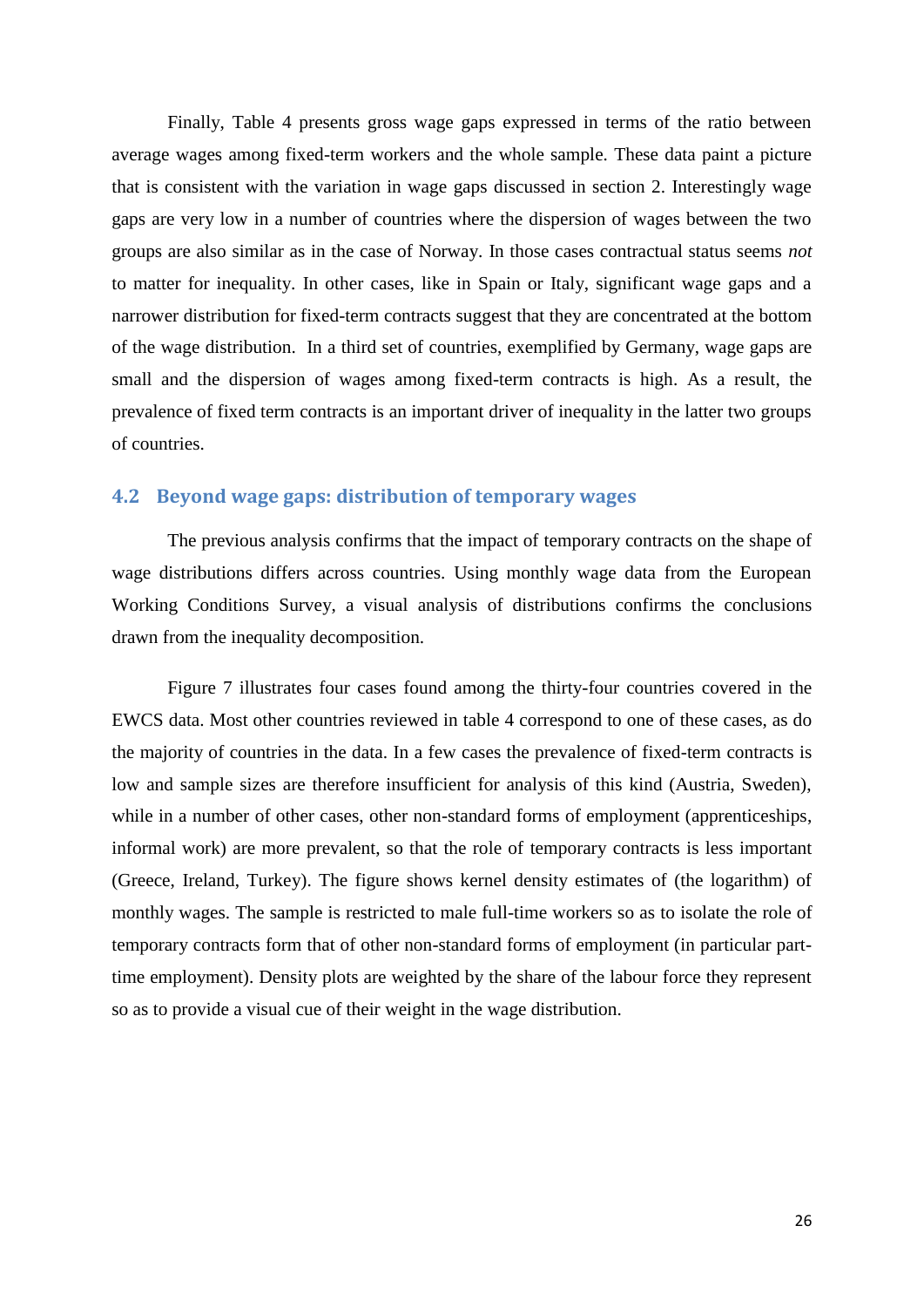#### **Figure 7-Kernel density estimates of wage distributions**



Selected countries, 2010, male full-time workers

Source: Authors' estimates based on European Working Conditions Survey data.

In the first case, which is illustrated by Norway, wage gaps are very low (there is no gross wage gap in the data for Norway in this case) and the distribution of wages among temporary contracts mimics that of the distribution of wages among permanent workers. The distribution in the United Kingdom (not shown in figure 7) follows a similar pattern.

The second case is exemplified by Germany and includes Denmark. In this case, there is also a small average wage gap but a wider distribution of earnings among temporary workers. The absence of statutory minimum wages in both countries explains the wide variation in wages at the bottom.

The third case corresponds to Spain, Portugal and Poland, three countries with significant shares of temporary contracts. Temporary workers are concentrated towards the bottom of the distribution. This is due in part to the absence of temporary workers at the top. A detailed analysis shows that the bottom of the distribution is largely made of temporary workers in all three countries, so that the distribution of temporary wages is heavily skewed to the left, that is, concentrated at the bottom of the range. This behaviour is potentially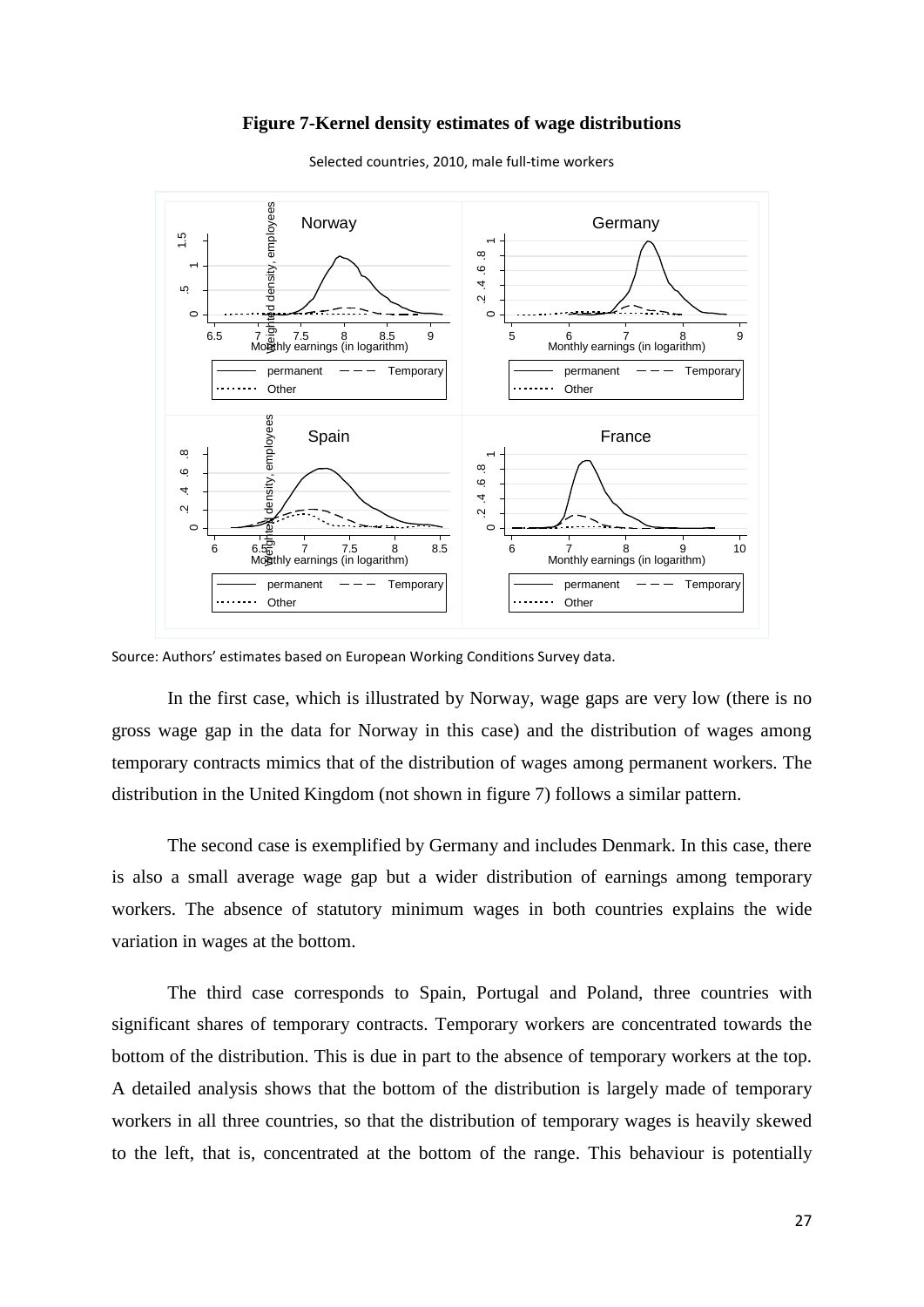driven by minimum wages being binding in particular for this category of workers, so that a substantial proportion of temporary workers earn wages at or close to the minimum wage, while they are not so important for permanent workers.

The fourth and final case is illustrated by France and also includes Italy. In these two countries, the wage distribution for permanent workers is also skewed to the left, compressed clearly in the case of France by relatively high minimum wages relative to the average wage.

Overall the analysis of the shape of wage distributions shows that only in a few countries (e.g. those in the first group) fixed-term contracts *are not* systematically associated with low-paid work. In fact, the similarity between unconditional wage distributions suggests that fixed-term contracts do not play a screening role in those countries either as otherwise, workers with less experience and tenure and therefore lower wages would tend to drag the distribution down. In other countries, temporary work is *largely* associated with low-paid work and the influence of fixed-term work in the wage distribution depends on the existence of other institutions that limit downwards wages adjustment. In their absence, such as in the German<sup>35</sup> or Danish cases, wage distributions are very wide for temporary workers.

## **5 Using temporary contracts: legal framework and needs for temporary jobs**

#### **5.1 Regulation on temporary employment**

**.** 

The regulation of the working conditions of temporary workers is one possible policy instrument to rationalize the use of temporary contracts and prevent them driving wage inequality upwards. A glance at the intensity of regulation across different dimensions of the legislation governing fixed-term contracts, such as the valid reasons for using those contracts, the maximum number of their successive use, etc. as summarised for example by the OECD EPL index does not help mapping out countries along the lines described above: Norway, France or Spain which illustrated different cases, all have for instance very high (protective) legislation governing temporary contracts. In a scale from 0 (least protective) to 6 (most protective) Norway scores 3.42, France 3.75 and Spain 3.17 (respectively), all of which are high against the OECD average of 2.08 (OECD, 2013a).

 $35$  A statutory minimum wage is foreseen to be enforced the first January 2015 in Germany.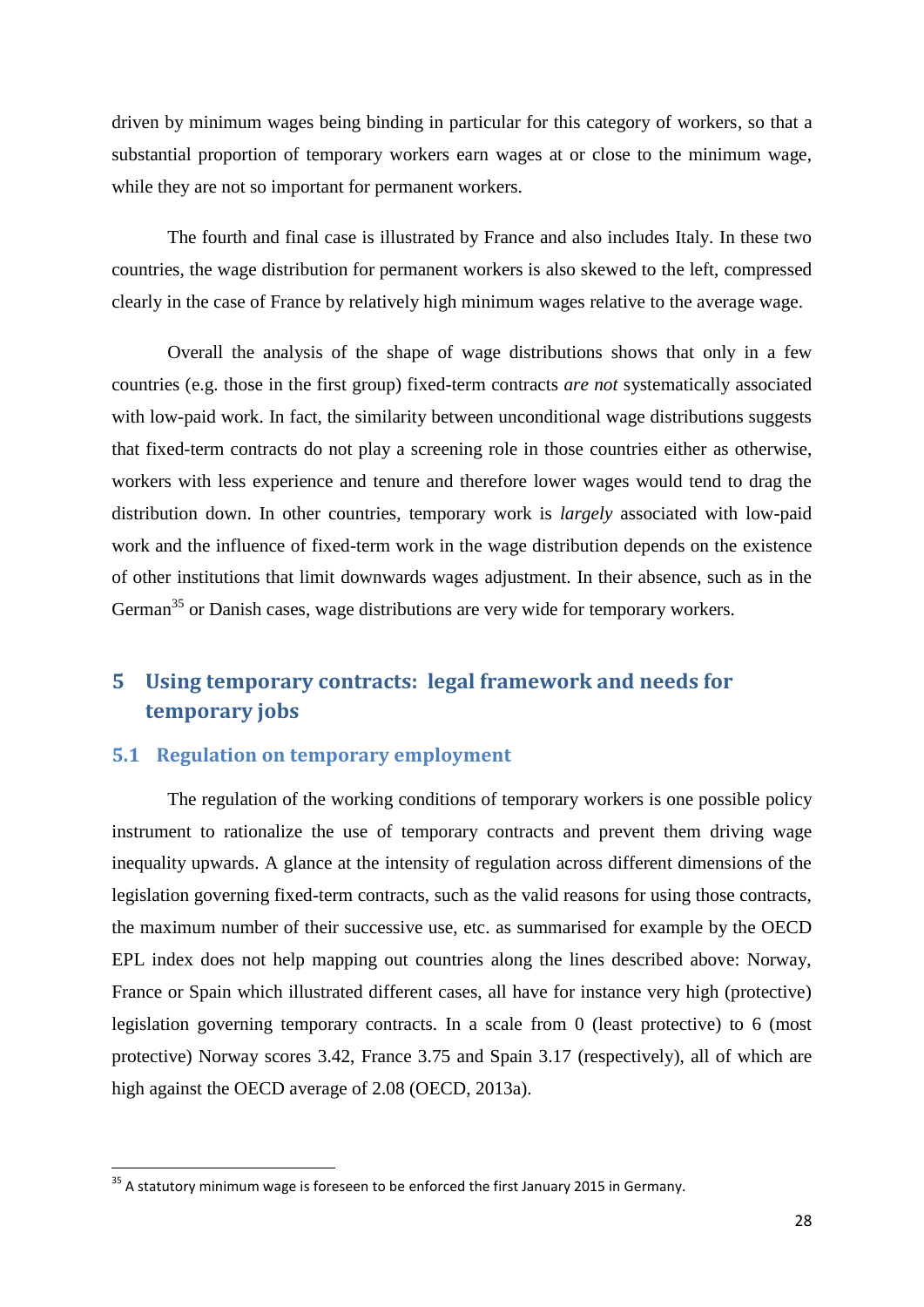There are two reasons why such measures of the intensity of regulation are insufficient: First, because they do not take into account that different types of regulation seek to achieve different outcomes (for example limiting the use of temporary contracts or protecting workers on temporary contracts). Second, because they cannot account for the impact of other labour market institutions, in particular wage-setting institutions.

Three policy orientations are particularly salient: regulation governing termination of employment, regulation concerning the uses of temporary contracts and the principle of equal pay for work of equal value. In what follows, key international instruments relative to these policy orientations are presented<sup>36</sup>.

The relevant international labour standard regarding termination of employment is the Termination of Employment Convention, 1982 (No. 158). Its scope is however limited by two factors; this Convention has only been ratified by 36 countries and it provides for countries to exclude fixed-term and task-based contracts from the application of the provisions implementing the convention, a provision implemented by almost all countries<sup>37</sup>. Although national legislation typically provides employment against unfair dismissal and other forms of employment protection to fixed-term workers, the absence of international law on the subject permits national legislation to lower this protection substantially for workers on fixed-term contracts.

Regulation limiting the condition and purpose of use of temporary contracts is by far the most common. Convention, 1982 (No. 158) and the Termination of Employment Recommendation, 1982 (No. 166) do address the issue of fixed-term work in calling for safeguards to prevent that fixed-term work is used to go around the provisions of Convention 158.

The range of legally acceptable uses of fixed-term contracts varies substantially from country to country. In most countries fixed-term contracts can be used for temporarily replacing a worker on leave and for seasonal or time-bound tasks. In a number of countries, including Turkey, Brazil, France or Mexico, the use of a fixed-term contract is only possible when justified by such "material" or "objective" criteria, although the scope of the criteria and their application also vary. In contrast, other countries (including Germany, the United

1

 $36$  The analysis of the implementation of such policies in individual countries is beyond the scope of this paper.

 $37$  The two exceptions are Bosnia and Herzegovina and Cameroon.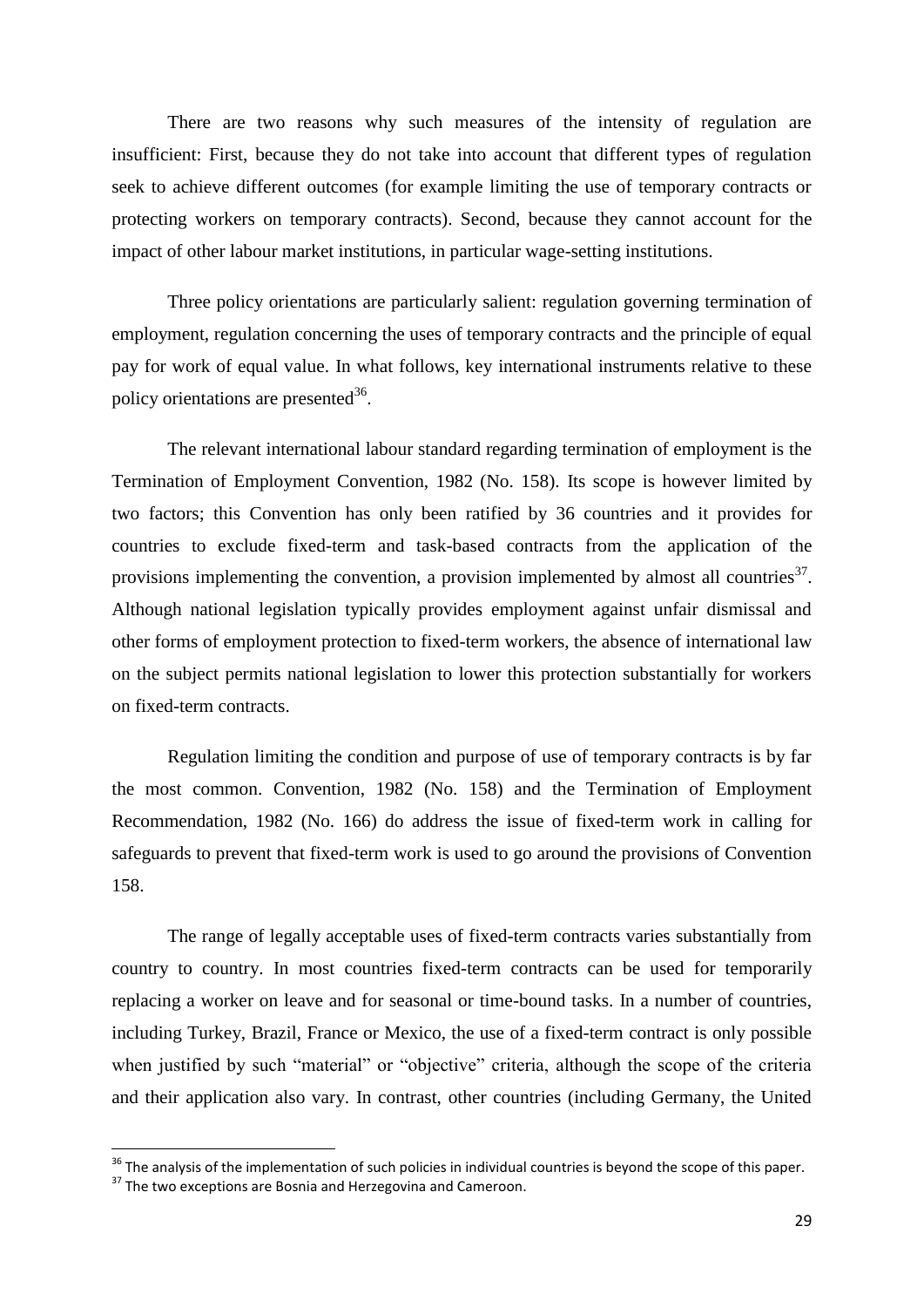Kingdom or the Netherlands) allow hiring on fixed-term contracts with no restrictions of purpose. Likewise, the use of temporary agency workers is typically restricted to performing tasks outside the "core" business of the user firm (OECD, 2013a). Other restrictions on use include limits on the number of renewals or the total length of employment under these contractual forms.

Comparatively, regulation on equal pay tends to be less clearly binding across contract types. Although they establish the principle of equal pay for work of equal value, international labour standards regarding equal pay do not explicitly require equal treatment or equal pay for equal work regardless of the contractual arrangement. The Equal Remuneration Convention, 1951 (No. 100) calls for rates of remuneration established without discrimination based on sex (Art 1), while the Discrimination (Employment and Occupation) Recommendation, 158 (No. 111) lists a number of dimensions of discrimination (race, colour, sex, religion, political opinion, national extraction, and social origin).

There exist examples of more direct approaches. EU Council Directives 1999/70/EC and 2008/104/EC, which govern fixed-term contracts and temporary work agencies (respectively), set out equality principles. Both directives introduce the principle of equal treatment, in one case of fixed-term workers with comparable permanent workers, in the other case of workers from temporary work agencies with the treatment they would receive had they been contracted directly by the user firm. However, in particular in the case of temporary agency work, there are a number of derogations, including when temporary workers have open-ended contracts with the temporary work agency<sup>38</sup> (a common practice in Austria and Germany, see [OECD, 2013a]), when collective bargaining sets out conditions of work for temporary agency workers, and when a national agreement with the social partners sets conditions for temporary workers (Petrylaite and Kuoras, 2012). Such derogations help explain the wide range of wages for temporary workers in Norway and Germany where they are extensively used. However, they apply to temporary work agencies only, and these still represent a small share of temporary workers.

Equal pay legislation appears however insufficient to tackle the inequality-increasing effect of temporary work. In the case of temporary agency work, the derogations have been extensively used in European countries. In the case of fixed-term work, the reasons are less clear. It should be noted that certain sectors and occupations (notably elementary occupations

**.** 

 $38$  This exception applies to pay only, not to other working conditions.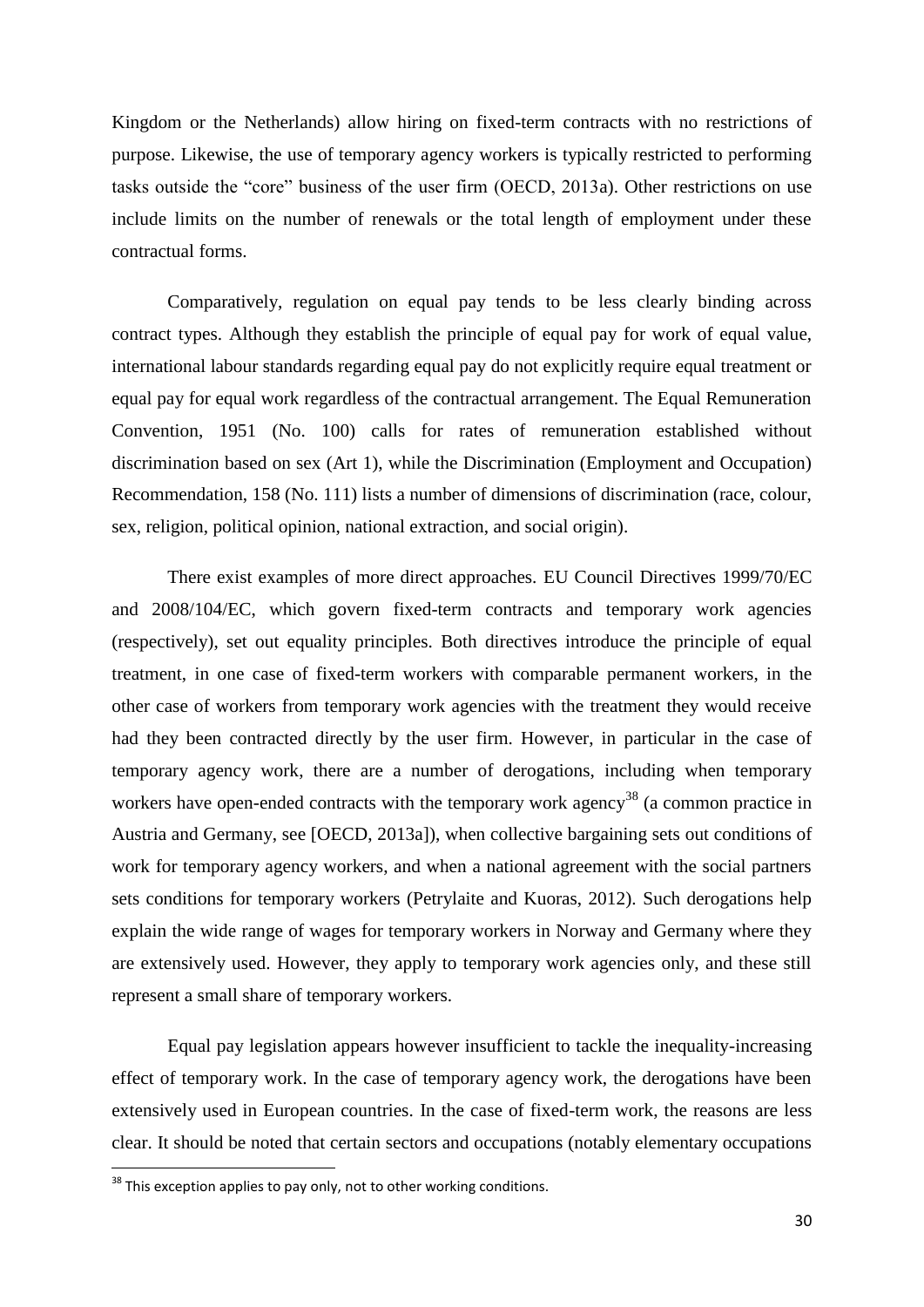in agriculture, construction and certain services) have very high proportion of fixed-term workers, which is likely to make it difficult in practice to implement equality principles.

## **5.2 The different roles of temporary jobs across labour markets**

The different patterns of inequalities identified across countries in the previous sections are likely to reflect the differences in the functions and uses of forms of temporary employment in labour markets. Overall, the uses of temporary contracts will depend on the legal circumstances for which such contracts are allowed as discussed above, as well as the functions they actually fulfil which are driven by either sector composition or screening process.There are multiple *de facto* business reasons for the use of both fixed-term and temporary agency work, and they are similar between the two types of temporary work. The analysis of Spermann (2011) for the reasons to use agency work (in Germany) and that of Portugal and Varejão (2009) for the use of fixed-term contracts in Portugal, largely overlap. On top of the response to short-term needs, they include lowering both non-wage and wage costs (the latter especially for temporary work agencies), avoiding dismissal protection and as screening devices for prospective permanent employees.

These motivations coexist in practice. Portugal and Varejão (2009) find evidence of screening behaviour but also that uncertainty and labour costs associated to permanent positions play an important role. Beckmann and Kuhn (2012) examine strategies directly for German firms using temporary work agencies and find that 19% of firms using temporary work agencies did so in response to fluctuations in demand and that 14% promoted at least one agency worker to a permanent position, showing the screening role of temporary work. The motivations for 74% of firms are not explored, but the categorisation above points to cost-saving measures.

The relative importance of reasons for using temporary work is a critical determinant of the link between temporary work and wage inequality. If used as a screening device, temporary workers will tend to have lower wages (because they tend to be younger and have less experience) but the gap need not grow over time. If used as a cost-reduction strategy, the use of temporary work is likely to result in labour market segmentation and to lead to inefficiently high turnover, with the ensuing shortfall in human capital and firm-specific knowledge accumulation.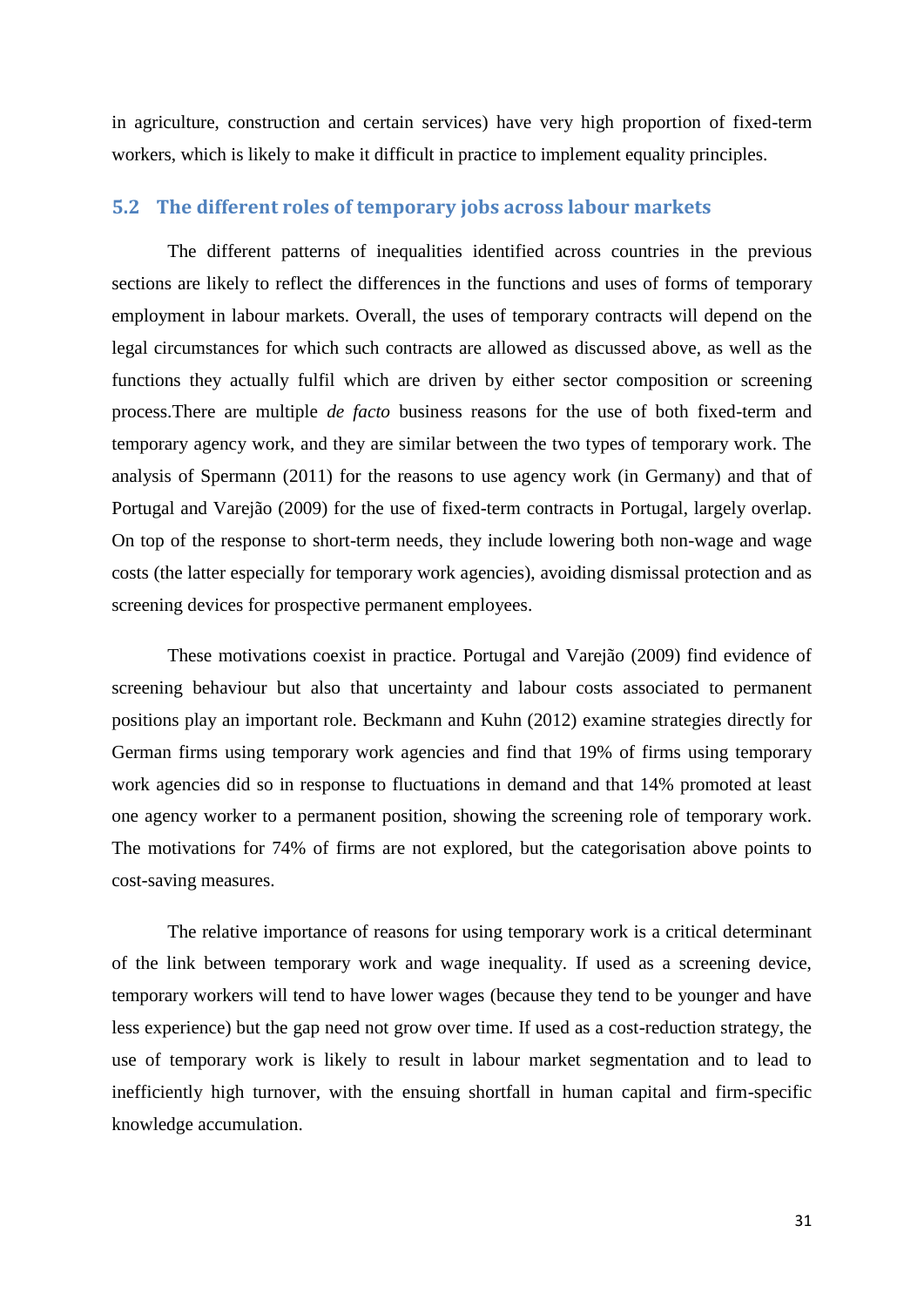What seems to matter to understand the relationship between temporary contracts and inequality is the existence of contractual segmentation between temporary and permanent contract labour markets. The presence of fixed-term workers relatively high in the wage distribution in the third group (Spain, Portugal and Poland) is at odds with fixed-term contracts playing a screening role, as is the persistence of wage gaps when experience and skills are controlled for (Boeri, 2011). Labour market segmentation is likely to increase the unequalising effect of fixed-term contracts, especially if returns to experience are lower among fixed-term workers. Further research would be necessary (in particular a dynamic analysis of individual transitions on the labour market) to investigate the role of contractual segmentation on inequality.

## **6 Concluding remarks**

This paper has shown how the holders of jobs that are governed under temporary contracts rather than standard open-ended contracts are disfavoured in terms of labour market outcomes in a number of ways, including sizeable wage penalties. Moreover, the prevalence of such contracts has increased in the past 25 years, not only in Southern Europe, where it has been the focus of much political and economic debate, but also in other OECD countries, and in a number of Latin American countries.

The cross-country evidence presented shows that countries with a greater share of temporary employment are also more likely to exhibit greater wage inequality, even when other institutional factors are considered. This is all the more true, when data for a number of Latin American countries is included, a significant contribution of this paper to existing analyses.

The increased use of fixed-term contracts over the last decades is not likely to be the main cause of rising wage inequality in OECD countries. Indeed, wage inequality within jobs with either fixed term or open-ended contracts remains an order of magnitude larger than the inequality implied by the wage differentials observed between fixed-term and permanent contracts.

An examination of wage densities shows that the contribution of fixed-term contract prevalence to inequality takes different forms in different countries. With few exceptions, the distribution of wages for fixed-term contracts is more concentrated at the bottom. However,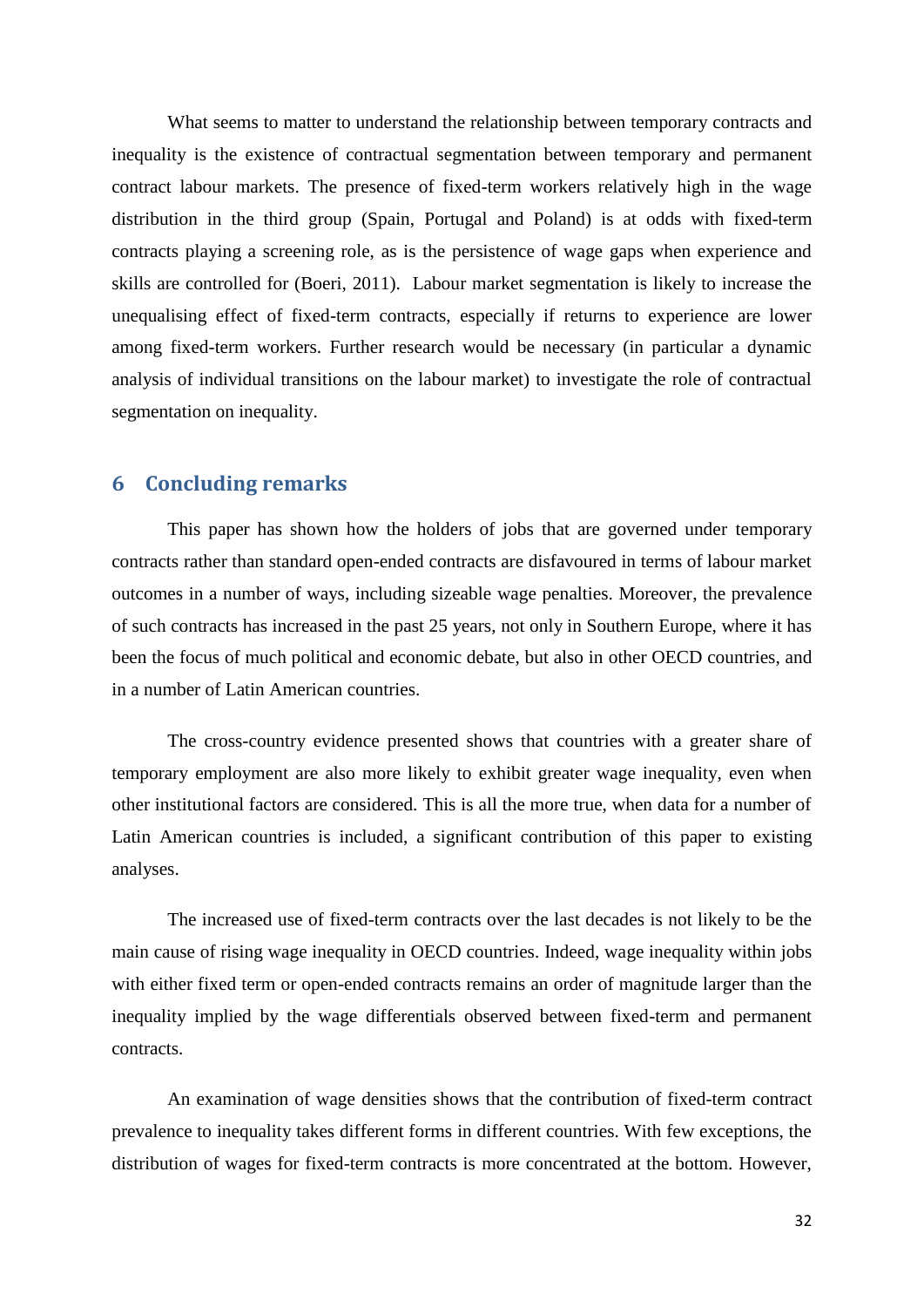its shape and therefore its contribution to overall inequality depends critically on the role played by other labour market institutions, in particular wage setting institutions such as collective bargaining and minimum wages. It also depends on whether the introduction of fixed-term contracts allowed the creation of more jobs for certain categories of workers.

Nevertheless, the differences in labour market outcomes for workers in fixed-term contracts relative to workers on regular contracts raise important fairness concerns. Even more so if there is labour market segmentation between these two groups. Such segmentation would imply a growing divide, as those in dead-end fixed term jobs are unable to reap the full benefits of on-the-job training, or receive the same returns to experience. Whether segmentation happens also along occupation or sectoral lines is particularly important to determine the applicability of equal pay for equal work principles and legislation, which will me more difficult to enforce if fixed-term jobs are concentrated in sectors or occupations where comparable tasks are not carried out by regular employees.

An analysis of the dynamic impact of labour market segmentation and in particular contractual segmentation on inequality is beyond the scope of this paper, but would throw light on the degree of labour market segmentation. The results in this paper have highlighted the heterogeneity in the role played by fixed-term contracts in determining wage distributions, a dynamic analysis would also help understand whether those patterns are stable and whether they are sustainable economically or socially.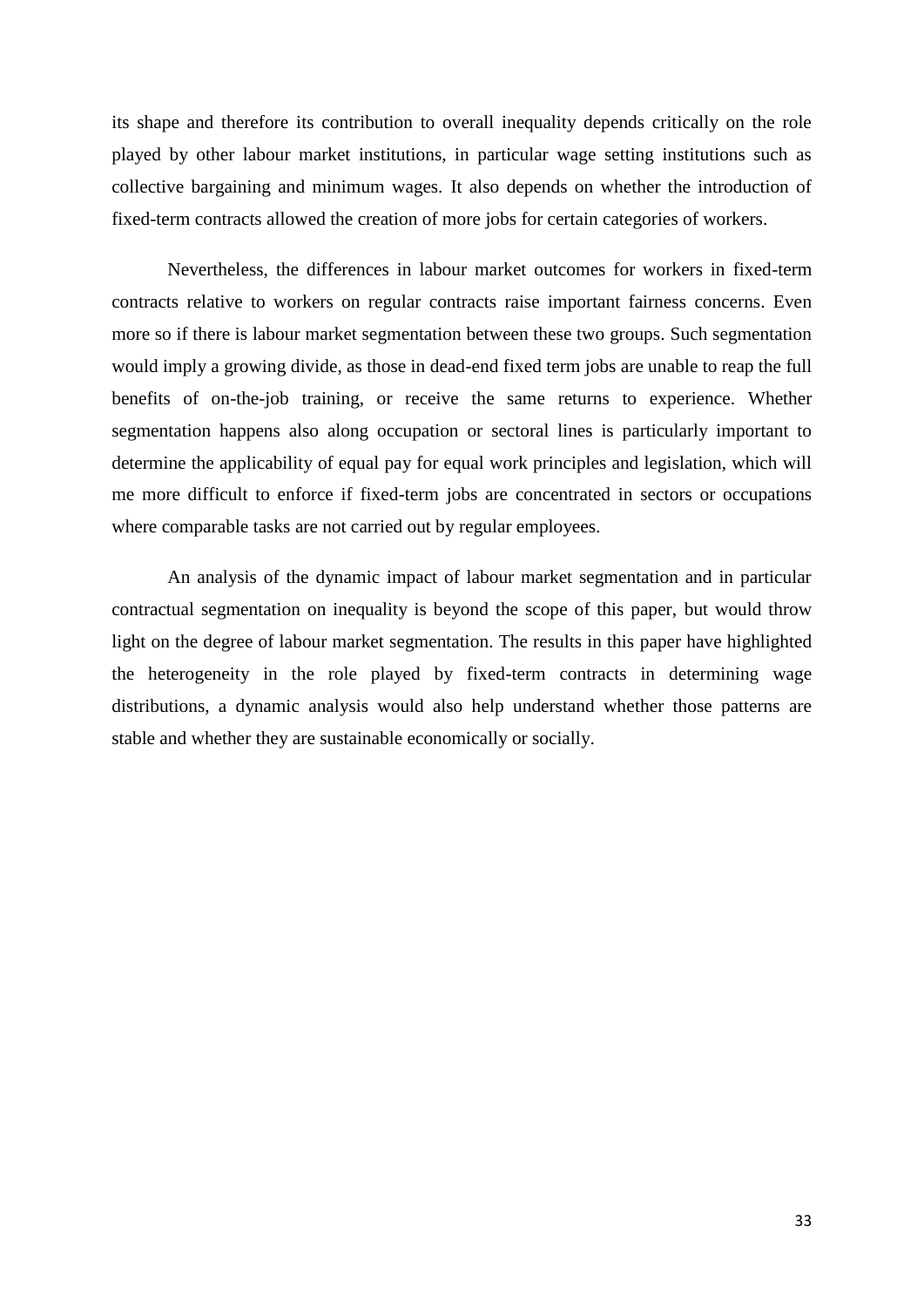## **Appendix 1 Data sources**

**Wage inequality** data used in section 3, including in the econometric exercises presented in Tables 2 and 3 are drawn from multiple sources. D9/D1 ratios for OECD countries are drawn from the OECD Income Distribution Database (OECD, 2013b) when available as are data for China, India and South Africa . Data for non-OECD countries, Chile, Mexico and Turkey are drawn from the ILO Global Wage Database 2012 (ILO, 2012).

**Wage inequality** decompositions and kernel density estimates presented in section 4 are calculated by the authors on the basis of microdata of the European Working Conditions Survey 2010 (Eurofound, 2012), made available through the UK Data Service. Access to the UK Data Service through the UK Data Archive is gratefully acknowledged. The corresponding question relates to net earnings, but only data on employees is used for the calculations shown in section 4.

**Temporary employment** prevalence data comes from multiple sources. Data for OECD countries comes from the OECD Labour Force Statistics. Definitions are homogeneous for most EU countries and the data sourced from the European Labour Force Survey. When data is presented only for EU countries, the original source (Eurostat) is cited, rather than the OECD Labour Force Statistics. Definitions for other countries vary as indicated by the dataset. Details are available in OECD (2013c).

**Temporary employment** prevalence data for countries not covered by the OECD Labour Force Statistics come from multiple sources. Data for Guatemala are drawn from the published results of the *Encuesta Nacional del Empleo e Ingresos – ENEI – 2012* (INE, 2012). For the remaining Latin American countries, data used in section 3 are calculated by the authors on the basis of the following survey data: *Gran Encuesta Integrada de Hogares 2012* (DANE, 2012) for Colombia; the *Encuesta de Condiciones de Vida 2006* (INEC, 2006) for Ecuador; *Encuesta Permanente de Hogares de Propósitos Múltiples 2007* (INE, 2007) for Honduras; the *Encuesta Nacional de Hogares sobre Condiciones de Vida y Pobreza – ENAHO 2011* (INEI, 2011) for Peru. In all cases, the data represent workers in fixed-term contracts as a share of workers who have contracts and therefore do not include informal employment.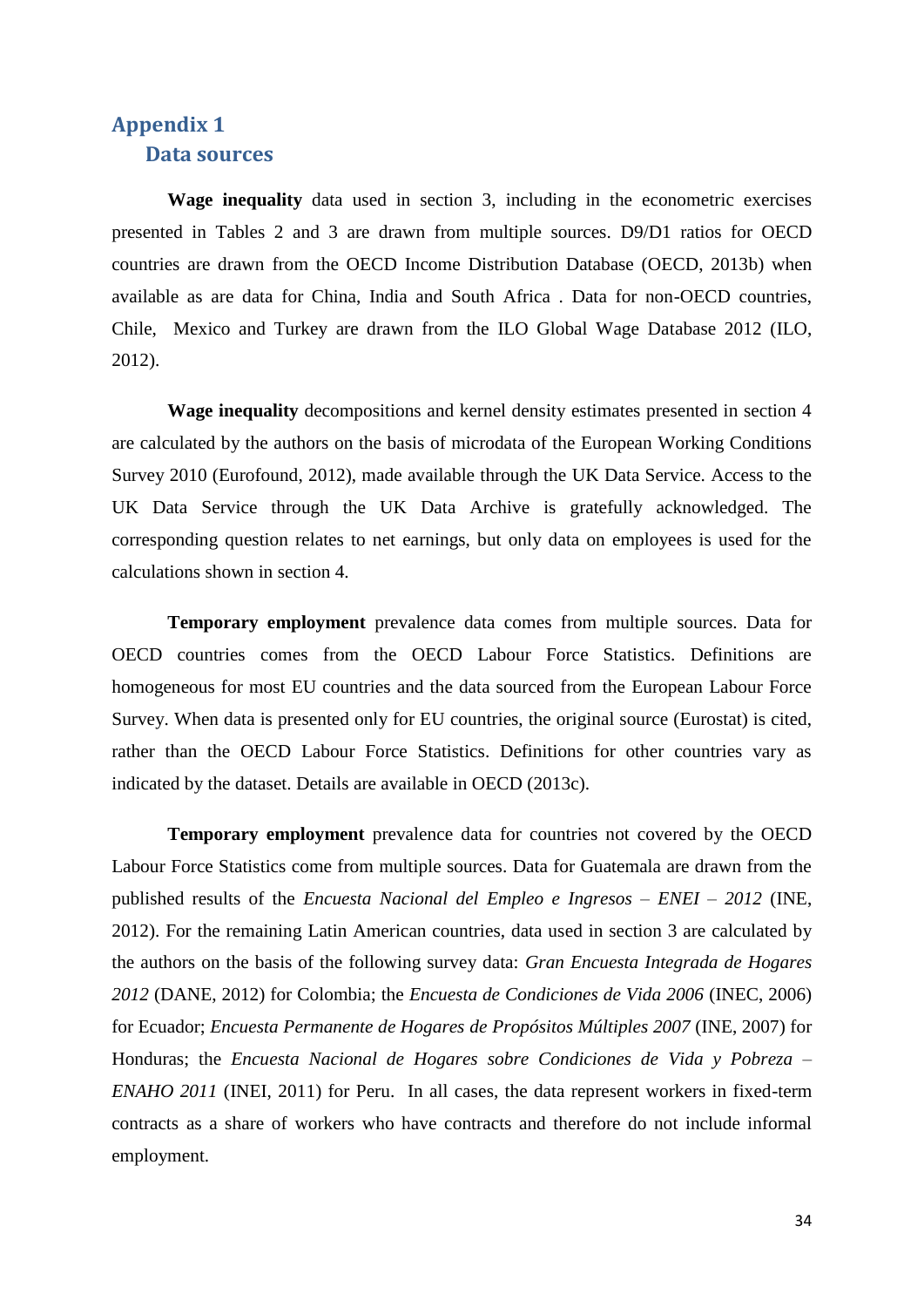Trends shown in Figure 2 for Latin American countries are based on data calculated on the basis of multiple waves of household surveys: *Encuesta Permanente de Hogares (EPH)*, for Argentina; *Pesquisa Mensal de Emprego (PME)* for Brazil, *Encuesta de Caracterización Socioeconómica (CASEN)* for Chile and *Encuesta Nacional de Hogares sobre Condiciones de Vida y Pobreza – ENAHO 2011* (INEI, 2011) for Peru.

#### **Other variables used in the multivariate regressions presented in Tables 2 and 3**

**Minimum wage** data (both the existence of a statutory minimum wage and its level relative to mean wages) are drawn from the ILO Global Wage Database (ILO, 2012)

**Skills** in the workforce are measured by the share of the workforce with postsecondary education as source from OECD for OECD countries and from the World Development Indicators (World Bank, 2013) for non-OECD countries (in Table 3)

**Coverage of collective bargaining** is drawn primarily from the ILO (ILO, 2013b) and completed by adjusted coverage (variable AdjCov) as found in the Database on Institutional Characteristics of Trade Unions, Wage Setting, State Intervention and Social Pacts (ICTWSS) version 3.0 (Visser, 2011)

**Wage coordination** is variable WCOORD from the ICTWSS (Visser, 2011) and measures coordination in a 5-point scale with higher figures representing higher levels of coordination in wage-setting.

**Employment Protection Legislation** is measured according to the OECD EPL database. The regression in Table 2 uses EPL for regular workers (version 1). This is a summary indicator ranging from 0 (least) to 6 (most) regulated. The indicator combines data on layoff procedures, notices and severance pay and the difficulty of dismissals (see Venn (2009) for details). Table 3 uses the sub-indicator for "Notice and severance pay for no-fault dismissals" available for OECD countries in the OECD EPL database and extended by the authors for the remaining countries on the basis of data provided by Aleksynska and Schindler (2011).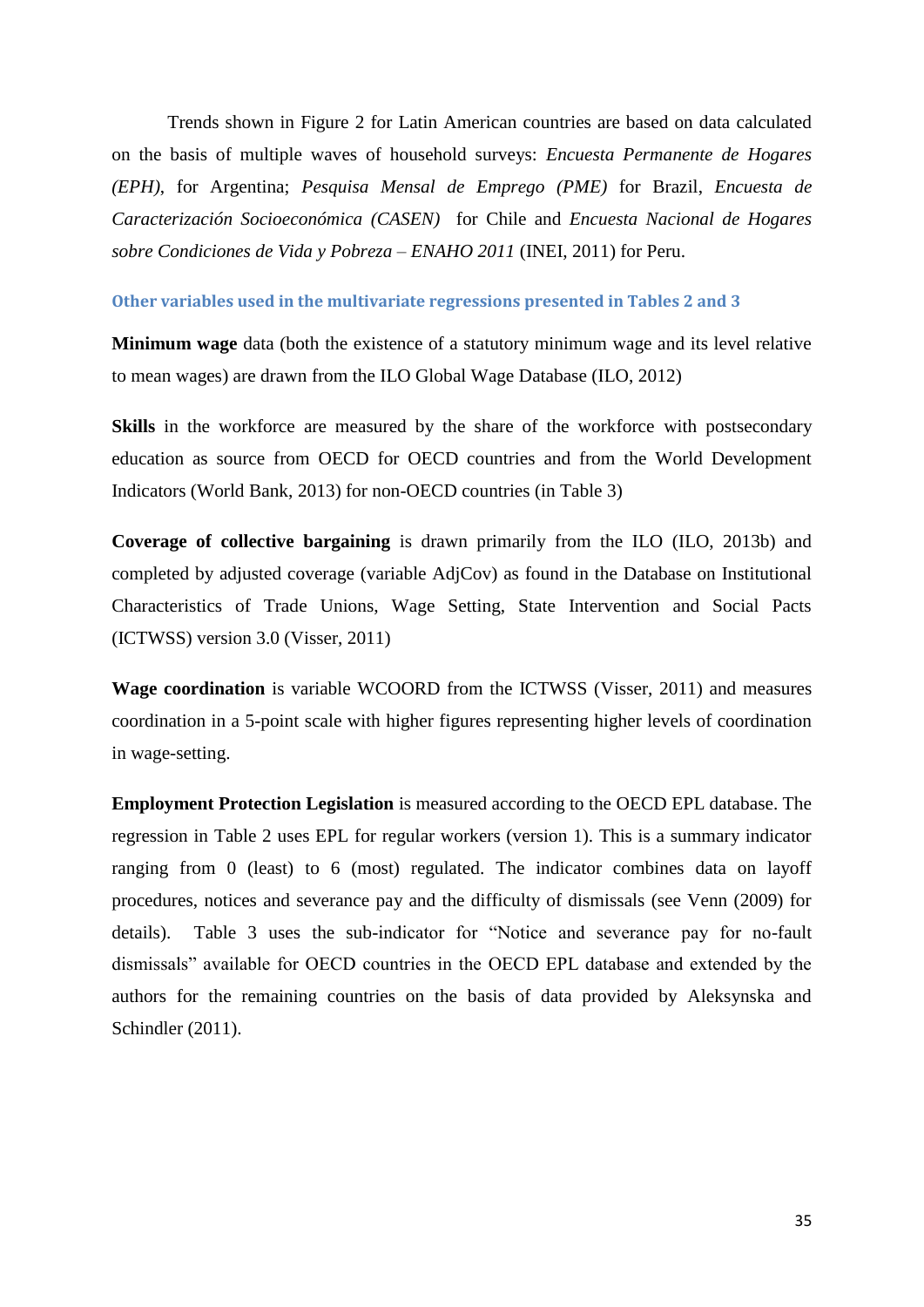## **References**

Atkinson, A. B., T. Piketty and E. Saez (2011) "Top incomes in the long run of history", *Journal of Economic Literature*, Vol. 49, No. 1, pp 3-71.

Aleksynska, M. and M. Schindler (2011) "Labor Market Regulations in Low- Middle- and High-Income Countries: A New Panel Database" IMF Working Paper No WP/11/154, IMF, Washington DC.

Alvaredo, F., A. B. Atkinson, T. Piketty and E. Saez (2013) "The top 1 percent in international and historical perspective", NBER Working Paper No 19075, May.

Bertola, G. and R. Rogerson (1997) "Institutions and labor reallocation", *European Economic Review*, Vol 41, pp 1147-71.

Bentolila et al. (2010)

Bertranou, F. and R. Maurizio (2011) "The role of labour market and social protection in reducing inequality and eradicating poverty in Latin America", available at <http://mpra.ub.uni-muenchen.de/39843/>

Boeri, T. (2011) "Institutional Reforms and Dualist in European Labor Markets" *in* Card, D. and O. Ashenfelter (eds.) Handbook of Labor Economics, Vol 4b.

Booth, A., Francesconi, M., Frank J., 2002 "Temporary jobs: stepping stones or dead ends?" Economic Journal 112 8480), F189-F213.

Cahuc and Kramarz (2004) "De la précarité à la mobilité: vers une sécurité sociale professionnelle", Report for the French Ministry of the Economy, Finance and Employment, la documentation française.

Carpio, S. D. Giuliodori, G. Rucci and R. Stucchi (2011) "The effect of temporary contracts on capital accumulation in Chile", IDB Working Paper Series No. IDB-WP-253, Inter-American Development Bank

Departamento Administrativo Nacional de Estadística (DANE) (2012) Gran Encuesta Integrada de Hogares, 2012, DANE, Gobierno de Colombia, www.dane.gov.co

Doeringer, P. and M. Piore (1971) Internal Labour Markets and Manpower Analysis, Heath.

Durán, G. (forthcoming) "Does formal employment equal quality employment in Chile?" *Employment Working Paper,* ILO Employment Sector, forthcoming.

Eichhorst, W. and Marx (2011) "Reforming German Labor Market Institutions: A Dual Path to Flexibility", *Journal of European Social Policy*, vol 21, no. 1, pp. 73-87.

Eurofound (2009) "Temporary agency work and collective bargaining in the EU", Eurofound, Dublin.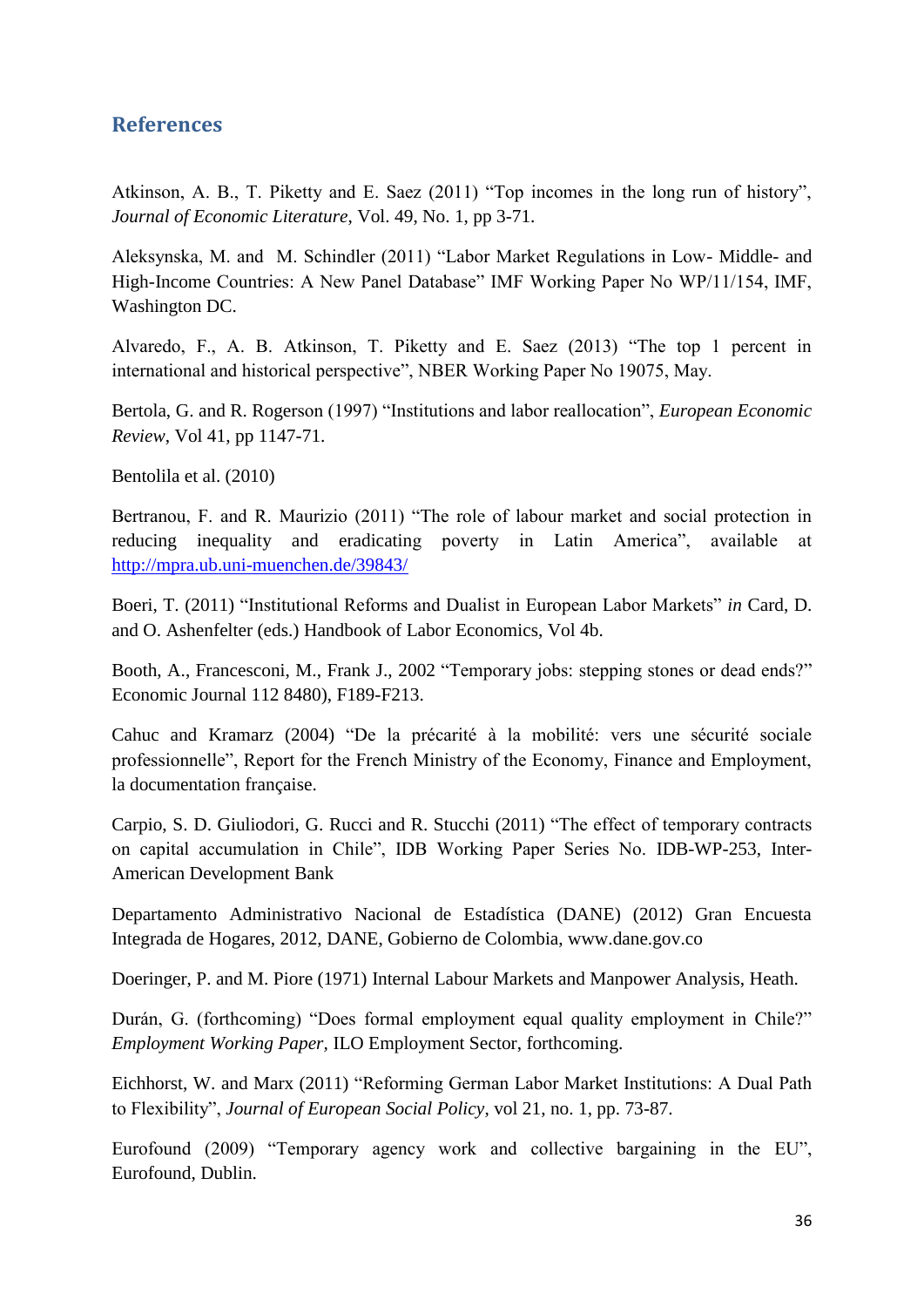Eurofound (2012) *Fifth European Working Conditions Survey*, Publications Office of the European Union, Luxembourg.

Keifman, S. N. and R. Maurizio (2012) "Changes in Labour Market Conditions and Policies: Their Impact on Wage Inequality during the Last Decade" WIDER Working Paper WP/014, UNU-WIDER, Helsinki.

Gasparini, L. and G. Cruces (2010) "A distribution in motion: the case of Argentina" *in* L. F. López-Calva and N. Lustig (eds), *Declining Inequality in Latin America: A decade of progress?* Washington DC. Brookings Institution Press.

Grubb, D. , J.-K. Lee and P. Tergeist (2007) "Addressing Labour Market Duality in Korea", OECD Social, Employment and Migration Working Papers No. 73, OECD Publishing, Paris.

Instituto Nacional de Estadística (INE) (2007) Encuesta Permanente de Hogares de Propósitos Múltiples 2007, INE, Gobierno de Honduras.

Instituto Nacional de Estadística (INE) (2012) Encuesta Nacional de Empleo e Ingresos – ENEI – 2012, INE, Gobierno de Guatemala, Guatemala.

Instituto Nacional de Estadística y Censos (INEC) (2006) Encuesta Condiciones de Vida – Quinta Ronda, Sistema Integrado de Encuestas de Hogares (SIEH), INEC, Gobierno de Ecuador.

Instituto Nacional de Estadística e Informática (INEI) (2011) Encuesta Nacional de Hogares sobre Condiciones de Vida y Pobreza – ENAHO 2011, INEI, Gobierno de Peru.

ILO (2012) ILO Global Wage Database 2012, accessed 28 Jan 2013, available at [http://www.ilo.org/travail/areasofwork/WCMS\\_142568/lang--en/index.htm.](http://www.ilo.org/travail/areasofwork/WCMS_142568/lang--en/index.htm)

ILO (2013a) Employment protection legislation database – EPLex, available at [http://www.ilo.org/dyn/eplex/termmain.home,](http://www.ilo.org/dyn/eplex/termmain.home) consulted 6 Dec 2013.

ILO (2013b) ILOSTAT, International Labour Organisation, Geneva, accessed June 2013.

Jahn, E. and D. Pozzoli (2013) "The pay gap of temporary agency workers – Does the temp sector experience pay off?" *Labour Economics*, Vol 24, pp. 48-57.

Jaramillo, M. (2013) "Employment Growth and Segmentation in Peru, 2001-2011", ILO Employment paper No. 151, ILO, Geneva.

Koeninger, W., M. Leonardi and L. Nunziata (2007) "Labor Market Institutions and Wage Inequality", *Industrial and Labor Relations Review*, Vol. 60, No. 3

Kohl, R (ed.) (2003) *Globalisation, Poverty and Inequality*, Development Centre Seminars, OECD, Paris.

Lee, B. (2011) Labor-Market Characteristics and Poverty Dynamics of the Working Poor in Korea" *Labor issues in Korea 2010,* Korea Labor Institute, Seoul.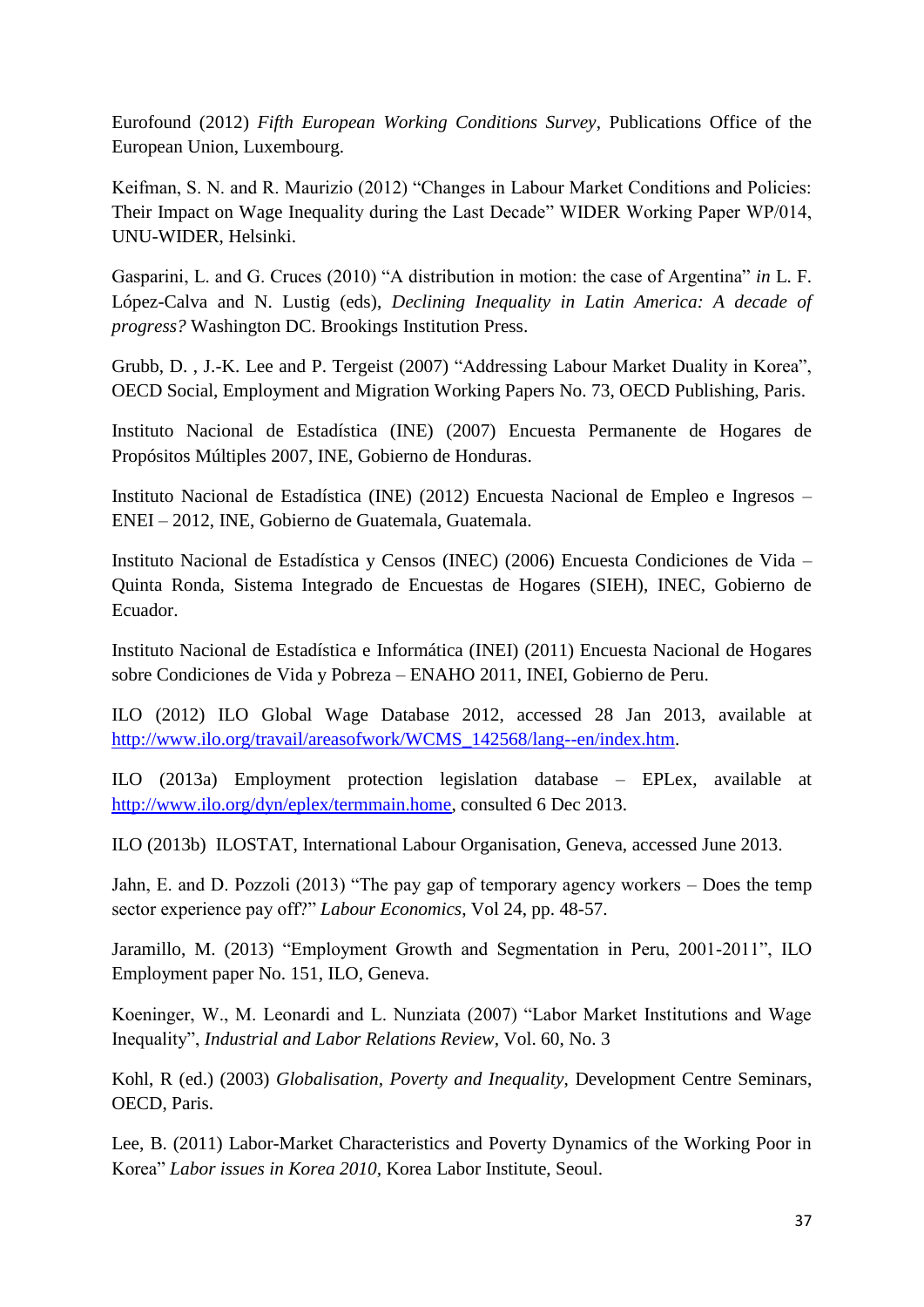López-Calva, L. F. and N. Lustig (eds.) (2010) *Declining Inequality in Latin America: A decade of progress?* Washington DC. Brookings Institution Press.

Ministerio de Desarrollo Social (MDS) *Encuesta de Caracterización Socioeconómica (CASEN),* MDS, Gobierno de Chile.

OECD (2011a), Divided we stand: Why inequality keeps rising, OECD Publishing, OECD Paris.

OECD (2011b) Latin American Economic Outlook 2012: Transforming the State for Development, OECD Development Centre, Paris

OECD (2002; 2006; 2013a) OECD Employment Outlook, OECD, Paris.

OECD (2013b) OECD Income distribution database, accessed 4 Feb 2013, available at: [www.oecd.org/social/income-distribution-database.htm.](http://www.oecd.org/social/income-distribution-database.htm)

OECD (2013c) Labour force statistics in OECD countries: sources, coverage and definitions, available at: [www.oecd.org/els/emp/LFSNOTES\\_SOURCES.pdf,](http://www.oecd.org/els/emp/LFSNOTES_SOURCES.pdf) OECD, Paris.

Pagés-Serra, C. (2012) "La otra cara de la precariedad laboral en América Latina", available online at focoeconomico.org/2011/09/27/la-otra-cara-de-la-precariedad-laboral-en-americalatina

Peña, X. (2013) "The formal and informal sectors in Colombia: Country case study on labour market segmentation" Employment Working Paper No. 146, ILO, Geneva.

Petrylaite, D. and S. Kuoras (2012) "Legal regulation of temporary agency employment in the European Union: From the beginning to modern interpretation" *Current issues of business and law,* Vol. 7, pp. 233-247.

Pfeifer, C. (2012) "Fixed-term contracts and wage revisited using linked employer-employee data" Zeitschrift für Arbeitsmarktforschung Vol 45, No. 2, pp. 171-183.

Portugal, P. and J. Varejão (2009) "Why do firms use fixed-term contracts?" IZA Discussion Paper No 4380, Institute for the Study of Labour, Bonn, August.

Reich, M., D. M. Gordon and R. C. Edwards (1973) "A theory of labor market segmentation", *The American Economic Review,* Vol. 63, No. 2, May.

Spermann, A. (2011) "The new role of Temporary Agency Work in Germany", IZA Discussion Paper No. 6180, Institute for the Study of Labour, Bonn, November.

Vega, M. L. (ed.) (2005) La Reforma Laboral en América Latina: 15 años después, ILO, Lima.

Venn, D. (2009) "Legislation, collective bargaining and enforcement: Updating the OECD employment protection indicators", OECD Social, Employment and Migration Working Papers, No. 89. OECD, Paris.